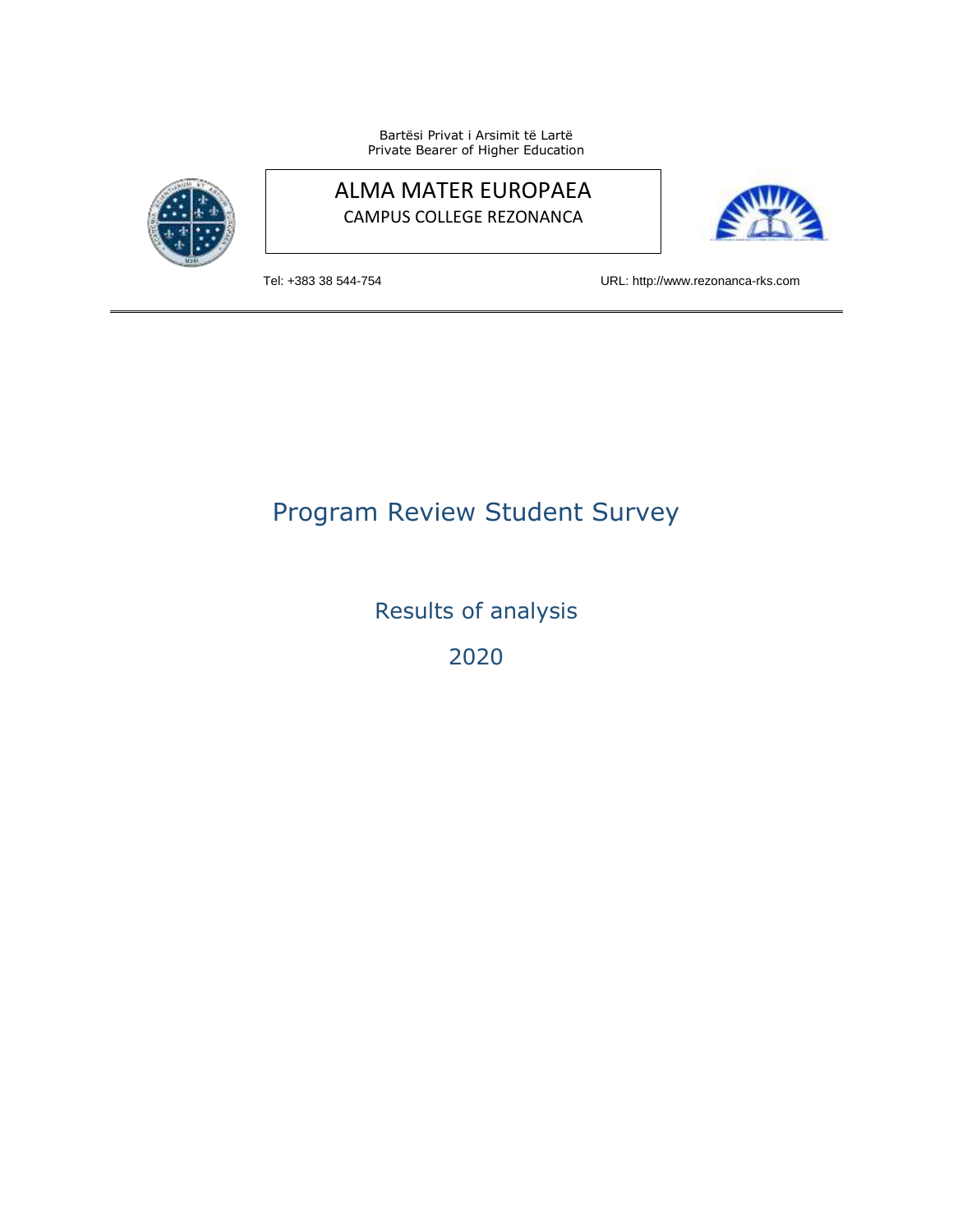### The Report Draft: Office for Quality Assurance

The Program Review Student Survey is conducted with the third year students and graduates of the College, once a year.

The survey includes student's satisfaction with Study Program about:

- 1. Quality of study program
- 2. How manageable has the academic workload in the program
- 3. In which areas program are helped you to improve your ability
- 4. In what aspects has the program contributed the most to your learning
- 5. Quality of professors
- 6. Evaluate your department regarding the academic advice it offers you
- 7. Would you recommend College to others

Result report

Number of respondents: 225

Method of realization: with the electronic questionnaire Program Review Student Survey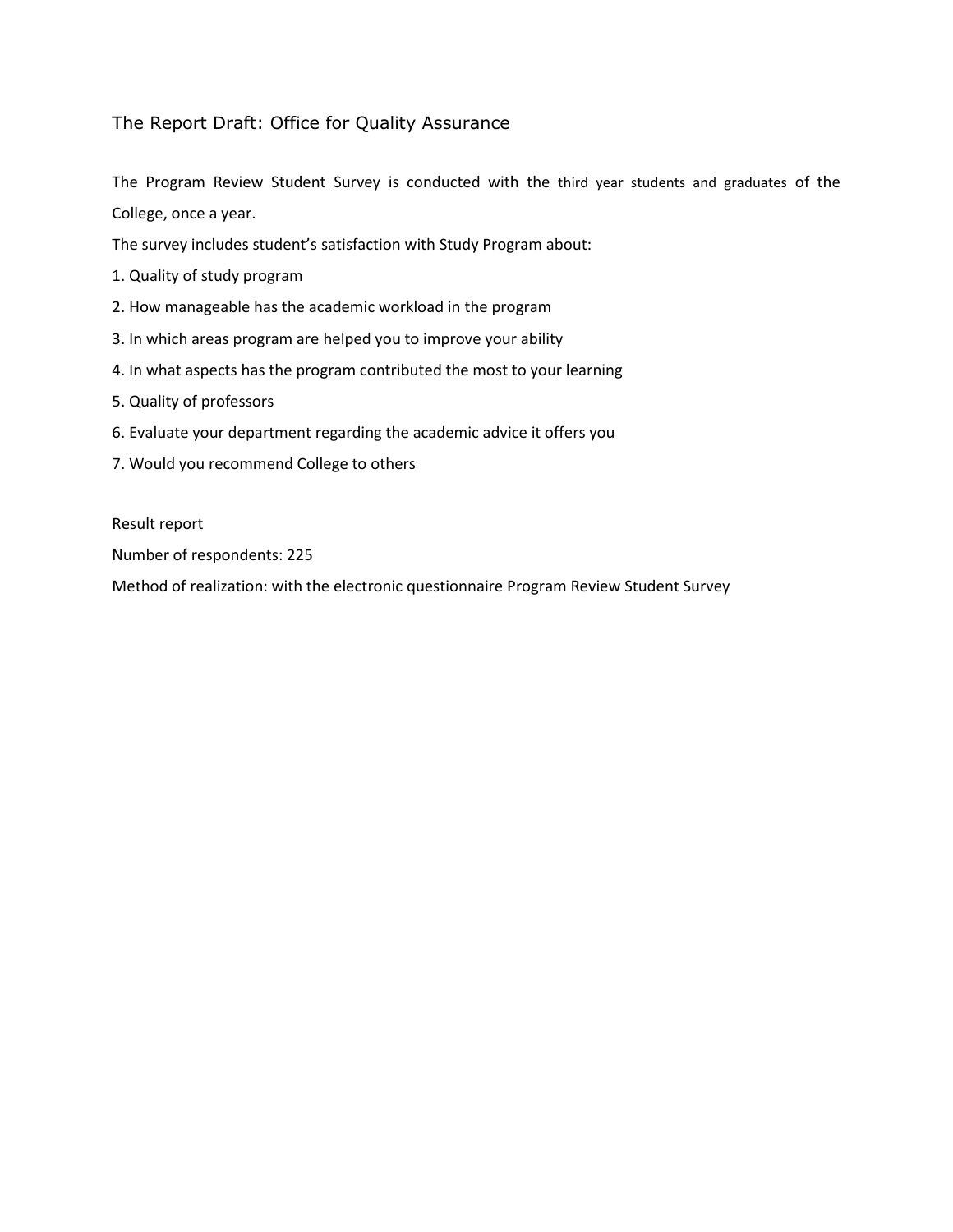Regarding the Quality of the Programs and courses, we present the summary results of the survey: Program Review Student Survey-2020 (of third year and graduate students). Number of respondents: 117 third year students and 108 graduates = Total 225 respondents.

| <b>Metrics</b>           | <b>Metrics</b> | To what extent has your program helped you to<br>improve your ability in the following areas? | <b>Results</b>                                                                 |
|--------------------------|----------------|-----------------------------------------------------------------------------------------------|--------------------------------------------------------------------------------|
| 3                        | 3.5            | <b>Research skills</b>                                                                        | 75.6% Strongly Agree and Agree<br>1=Strongly Agree (8.9%)<br>2 = Agree (66.7%) |
|                          | 3.6            | Leadership skills                                                                             | 72.9% Strongly Agree and Agree<br>1=Strongly Agree (8%)<br>2 = Agree (64.97%)  |
|                          | 3.9            | Entrepreneurship                                                                              | 82.2% Strongly Agree and Agree<br>1=Strongly Agree (0.4%)<br>2 = Agree (81.8%) |
| $\overline{\mathcal{L}}$ | 4.3            | Learning materials (textbooks, handouts, etc.)                                                | 72.4% Excellent and Very Good<br>1= Excellent (21.3%)<br>2= Very Good (51.1%)  |
|                          | 4.10           | Print-based library resources                                                                 | 53.3% Excellent and Very Good<br>1= Excellent (0%)<br>2= Very Good (53.3%)     |
|                          | 4.11           | <b>Computer-based library resources</b>                                                       | 80.9% Excellent and Very Good<br>1= Excellent (0%)<br>2= Very Good (80.9%)     |
| 5                        | 5.3            | Most of my professors are available outside of class<br>time to help students                 | 71.6% Strongly Agree and Agree<br>1=Strongly Agree (3.1%)<br>2 = Agree (68.4%) |
| 6                        | 6.2            | Directing you to useful sources of academic<br>advising outside your program department       | 72% Excellent and Very Good<br>1= Excellent (3.1%)<br>2= Very Good (68.9%)     |

Lower scores were obtained for the following evaluation areas:

### The best results were obtained for the following areas of evaluation:

| <b>Metrics</b> | <b>Metrics</b> | To what extent has your program helped you to<br>improve your ability in the following areas? | <b>Results</b>                                                                 |
|----------------|----------------|-----------------------------------------------------------------------------------------------|--------------------------------------------------------------------------------|
| З              | 3.1            | <b>Problem-Solving/Critical Thinking</b>                                                      | 100% Strongly Agree and Agree<br>1=Strongly Agree (55.1%)<br>2 = Agree (44.9%) |
|                | 3.7            | <b>Computer Proficiency</b>                                                                   | 100% Strongly Agree and Agree<br>1=Strongly Agree (15.1%)<br>2 = Agree (84.9%) |
|                | 3.8            | Understanding professional/ethical responsibilities                                           | 100% Strongly Agree and Agree<br>1=Strongly Agree (69.3%)<br>2 = Agree (30.7%) |
| $\Delta$       | 4.4            | Classroom instruction                                                                         | 100% Excellent and Very Good<br>$1=$ Excellent (96%)<br>$2 = V$ ery Good (4%)  |
|                | 4.8            | Group work                                                                                    | 100% Excellent and Very Good                                                   |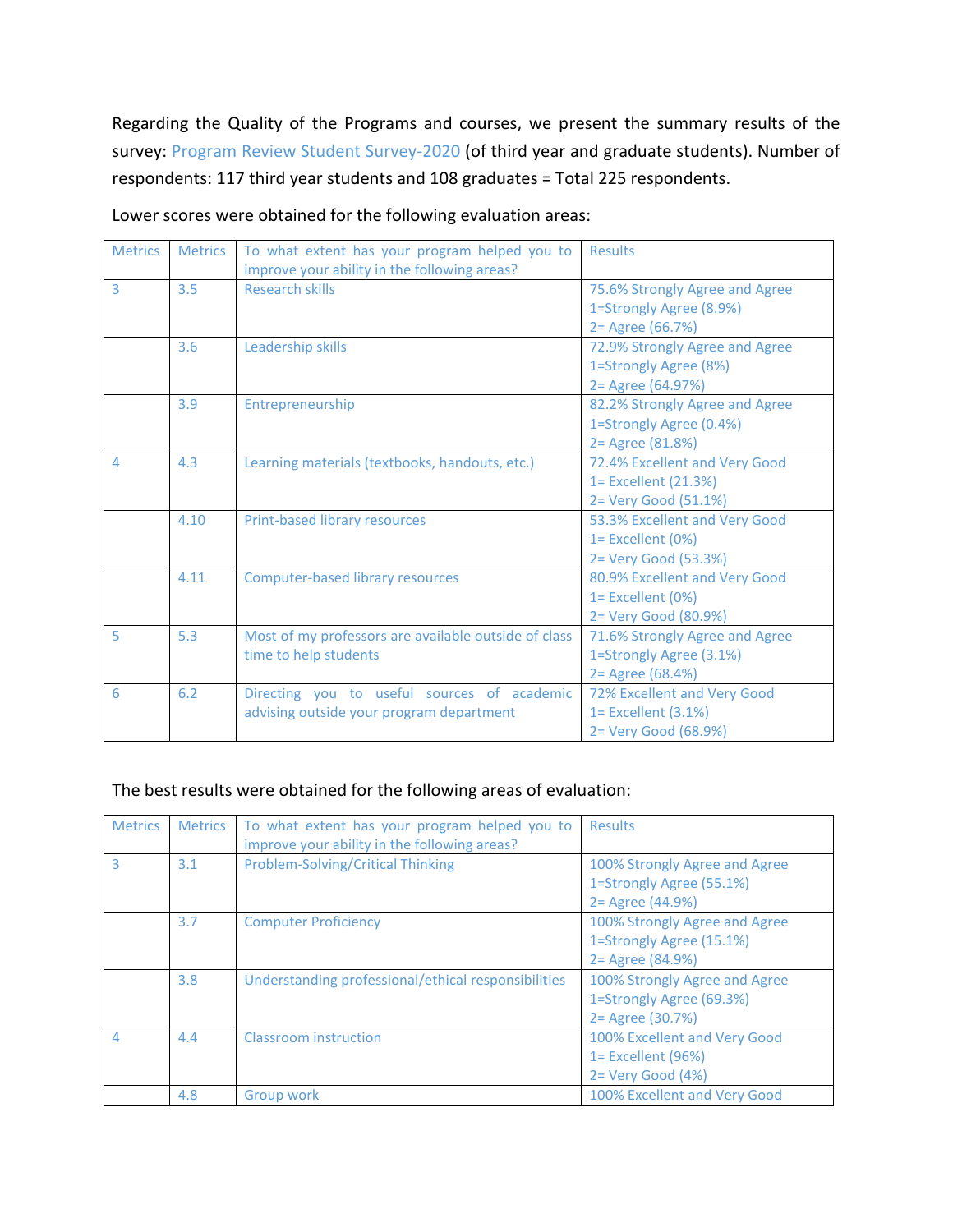|     |                                     | 1 = Excellent (21.39%)<br>$2 = Very Good (78.79%)$ |
|-----|-------------------------------------|----------------------------------------------------|
| 6.1 | Providing helpful academic advising | 90.2% Excellent and Very Good                      |
|     |                                     | $1=$ Excellent (0%)                                |
|     |                                     | 2 = Very Good (90.2%)                              |

The extent to which the program has helped to improve students' skills in other metric areas has shown acceptable percentages, because for the first two scores this has been in the range 90.2-97.8%. However, our goal is to increase the impact rate of the program to improve student skills for all areas with a target degree above 95%.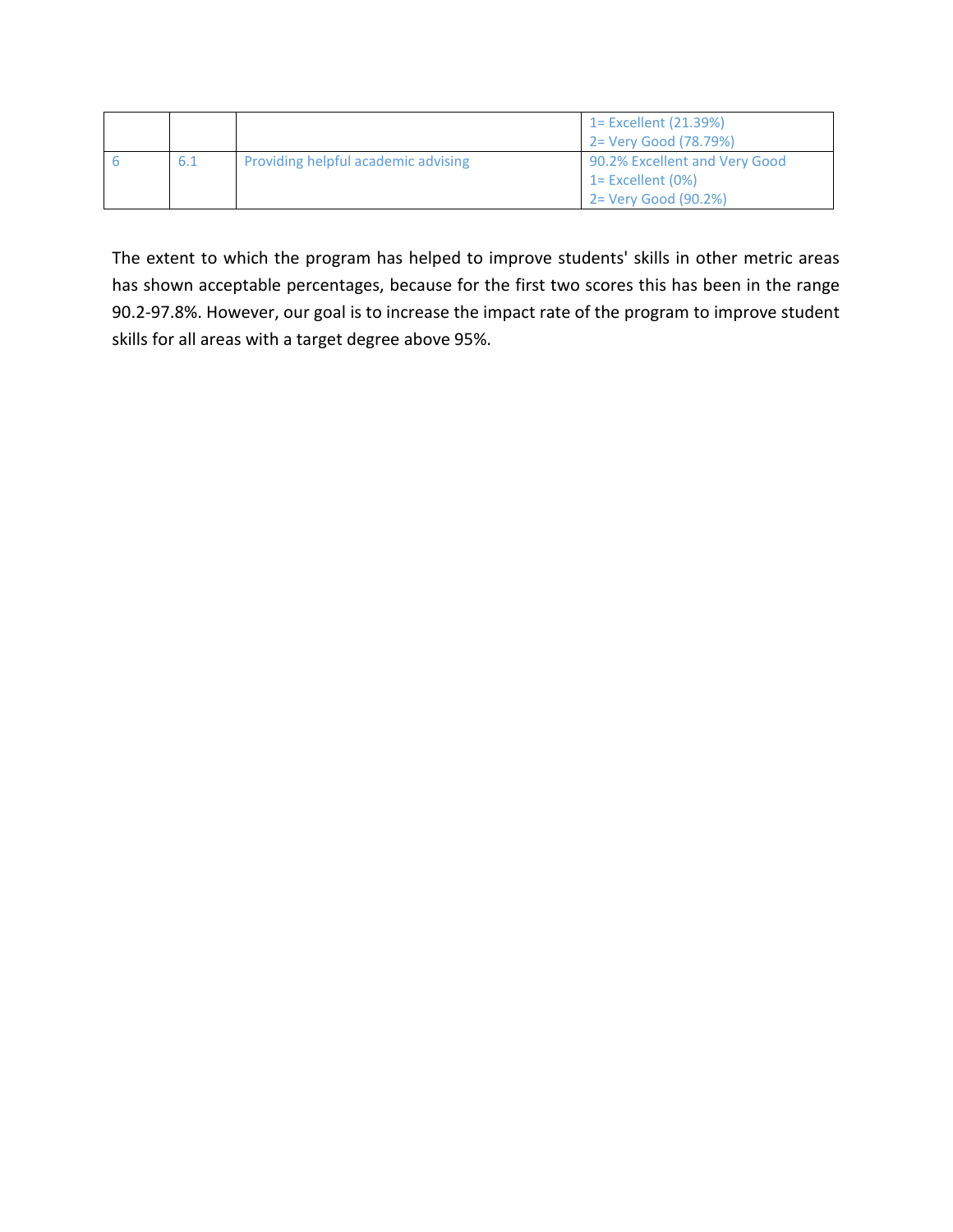|                | Metrics Questions                                                                                                               |              |                  |    |                                            |                                                                             | Relative Frequencies of answers |      |      |     |                |         |
|----------------|---------------------------------------------------------------------------------------------------------------------------------|--------------|------------------|----|--------------------------------------------|-----------------------------------------------------------------------------|---------------------------------|------|------|-----|----------------|---------|
|                |                                                                                                                                 |              |                  |    | 1 = Strongly Agree; 2                      |                                                                             |                                 |      |      |     |                |         |
|                | Please indicate your level of agreement with each                                                                               |              |                  |    | $=$ Agree; $3 =$ Neither                   |                                                                             |                                 |      |      |     |                |         |
| $\mathbf{1}$   | statement in the following list.                                                                                                |              |                  |    | Agree nor Disagree;<br>$4 = Disagree; 5 =$ |                                                                             |                                 |      |      |     |                |         |
|                |                                                                                                                                 |              |                  |    | <b>Strongly Disagre</b>                    |                                                                             | $\mathbf{1}$                    | 2    | 3    | 4   |                | 5 Total |
| 1.1            | My program is academically challenging                                                                                          | 1            | 2                | 3  | 4                                          | 5                                                                           | 7.6                             | 92.4 | 0.0  | 0.0 | 0.0            | 100.0   |
| 1.2            | My program provides good preparation for a                                                                                      | $\mathbf{1}$ | 2                | 3  | 4                                          | 5                                                                           | 64.4                            | 30.2 | 3.6  | 1.8 | 0.0            | 100.0   |
| 1.3            | career.<br>The content of the courses in my program is                                                                          | 1            | $\overline{2}$   | 3  | 4                                          | 5                                                                           | 20.9                            | 75.6 | 2.2  | 1.3 | 0.0            | 100.0   |
| 1.4            | well-organized.<br>My program is of high quality                                                                                | $\mathbf{1}$ | $\overline{2}$   | 3  | 4                                          | 5                                                                           | 8.0                             | 89.8 | 2.2  | 0.0 | 0.0            | 100.0   |
|                |                                                                                                                                 |              |                  |    | 1. Excessively high;                       |                                                                             |                                 |      |      |     |                |         |
| $\overline{2}$ | How manageable has the academic workload in<br>your program been for you?                                                       |              | Too Low          |    | 2. Manageable; 3.                          |                                                                             | 7.6                             | 92.4 | 0.0  | 0.0 | 0.0            | 100.0   |
|                |                                                                                                                                 |              |                  |    | $1 = A$ Great Deal; $2 =$                  |                                                                             |                                 |      |      |     |                |         |
| 3              | To what extent has your program helped you to                                                                                   |              | Very Much; $3 =$ |    |                                            |                                                                             |                                 |      |      |     |                |         |
|                | improve your ability in the following areas?                                                                                    |              |                  |    | Somewhat; 4 = Very                         |                                                                             |                                 |      |      |     |                |         |
|                |                                                                                                                                 |              |                  |    | Little; 5 = Not at All                     | 5                                                                           | 55.1                            | 44.9 |      | 0.0 | 0.0            | 100.0   |
| 3.1            | Problem-Solving/Critical Thinking                                                                                               | 1            | $\overline{2}$   | 3  | 4                                          |                                                                             |                                 |      | 0.0  |     |                |         |
| 3.2            | Creativity                                                                                                                      | 1            | 2                | 3  | 4                                          | 5                                                                           | 5.8                             | 54.2 | 40.0 | 0.0 | 0.0            | 100.0   |
| 3.3            | Written Communication                                                                                                           | 1            | $\overline{2}$   | 3  | 4                                          | 5                                                                           | 20.9                            | 79.1 | 0.0  | 0.0 | 0.0            | 100.0   |
| 3.4            | Oral Communication                                                                                                              | $\mathbf{1}$ | $\overline{2}$   | 3  | 4                                          | 5                                                                           | 48.0                            | 52.0 | 0.0  | 0.0 | 0.0            | 100.0   |
| 3.5            | Research skills                                                                                                                 | 1            | 2                | 3  | 4                                          | 5                                                                           | 8.9                             | 66.7 | 23.6 | 0.9 | 0.0            | 100.0   |
| 3.6            | Leadership skills                                                                                                               | $\mathbf 1$  | $\overline{2}$   | 3  | 4                                          | 5                                                                           | 8.0                             | 64.9 | 27.1 | 0.0 | 0.0            | 100.0   |
| 3.7            | Computer Proficiency                                                                                                            | 1            | 2                | 3  | 4                                          | 5                                                                           | 15.1                            | 84.9 | 0.0  | 0.0 | 0.0            | 100.0   |
| 3.8            | Understanding professional/ethical<br>responsibilities                                                                          | 1            | 2                | 3  | 4                                          | 5                                                                           | 69.3                            | 30.7 | 0.0  | 0.0 | 0.0            | 100.0   |
| 3.9            | Entrepreneurship                                                                                                                | 1            | $\overline{2}$   | 3  | $\pmb{4}$                                  | 5                                                                           | 0.4                             | 81.8 | 12.0 | 5.8 | 0.0            | 100.0   |
| 3.1            | Understanding the international context of<br>your career field                                                                 | 1            | $\overline{2}$   | 3  | 4                                          | 5                                                                           | 20.9                            | 73.8 | 4.4  | 0.9 | 0.0            | 100.0   |
| 3.11           | Understanding people from different cultures                                                                                    | $\mathbf{1}$ | 2                | 3  | 4                                          | 5                                                                           |                                 |      |      |     |                |         |
| 3.12           | Developing a broad knowledge of your career<br>field                                                                            | $\mathbf{1}$ | $\overline{2}$   | 3  | 4                                          | 5                                                                           | 62.7                            | 29.8 | 6.2  | 1.3 | 0.0            | 100.0   |
| 3.13           | Mastering specific employment related<br>skills/knowledge                                                                       | 1            | $\mathcal{P}$    | 3. | 4                                          | 5                                                                           | 64.9                            | 30.2 | 2.7  | 2.2 | 0.0            | 100.0   |
| 3.14           | Working in teams                                                                                                                | $\mathbf{1}$ | $\overline{2}$   | 3  | 4                                          | 5                                                                           | 20.4                            | 76.9 | 1.3  | 1.3 | 0.0            | 100.0   |
| 3.15           | Responding to technological innovations                                                                                         | 1            | $\overline{2}$   | 3  | 4                                          | 5                                                                           | 67.1                            | 30.7 | 2.2  | 0.0 | 0.0            | 100.0   |
| 4              | How would you rate the following aspects of your<br>program in contributing to your learning? (Use "0"<br>for "Not Applicable") | Poor;        |                  |    |                                            | $1 =$ Excellent; $2 =$<br>Very Good; $3 = Fair;$<br>$4 = Poor$ ; $5 = Very$ |                                 |      |      |     |                |         |
| 4.1            | Tests, examinations, etc.                                                                                                       | 1            | $\overline{2}$   | 3  | $\overline{4}$                             | 5                                                                           | 24.9                            | 72.0 | 3.1  | 0.0 | 0.0            | 100.0   |
| 4.2            | Written assignments (term papers, lab<br>reports, etc.)                                                                         | 1            | 2                | 3  | 4                                          | 5                                                                           | 54.2                            | 39.6 | 5.3  | 0.9 | 0.0            | 100.0   |
| 4.3            | Learning materials (textbooks, handouts, etc.)                                                                                  | 1            | 2                | 3  | 4                                          | 5                                                                           | 21.3                            | 51.1 | 22.2 | 5.3 | 0.0            | 100.0   |
| 4.4            | Classroom instruction                                                                                                           | 1            | $\overline{2}$   | 3  | 4                                          | 5                                                                           | 96.0                            | 4.0  | 0.0  | 0.0 | 0.0            | 100.0   |
| 4.5            | Laboratory Experiences                                                                                                          | 1            | $\overline{2}$   | 3  | 4                                          | 5                                                                           | 81.3                            | 12.0 | 6.7  | 0.0 | 0.0            | 100.0   |
| 4.6            | <b>Study Experiences</b>                                                                                                        | $\mathbf 1$  | $\overline{2}$   | 3  | 4                                          | 5                                                                           | 45.8                            | 52.0 | 2.2  | 0.0 | 0.0            | 100.0   |
| 4.7            | Experiences with computer-based technology                                                                                      | 1            | 2                | 3  | 4                                          | 5                                                                           | 65.3                            | 32.4 | 2.2  | 0.0 | 0.0            | 100.0   |
| 4.8            | Group work                                                                                                                      | 1            | 2                | 3  | 4                                          | 5                                                                           | 21.3                            | 78.7 | 0.0  | 0.0 | 0.0            | 100.0   |
| 4.9            | Co-op program, internship or other practical<br>experience related to your program                                              | 1            | $\overline{2}$   | 3  | 4                                          | 5                                                                           | 6.7                             | 88.0 | 5.3  | 0.0 | 0.0            | 100.0   |
| 4.1            | Print-based library resources                                                                                                   | 1            | $\overline{2}$   | 3  | 4                                          | 5                                                                           | 0.0                             | 53.3 | 37.3 | 7.1 | 2.2            | 100.0   |
| 111            | Computer baced library recourses                                                                                                |              |                  |    |                                            |                                                                             | $\cap$                          | ە مە | 121  | C   | 0 <sub>0</sub> | 1000    |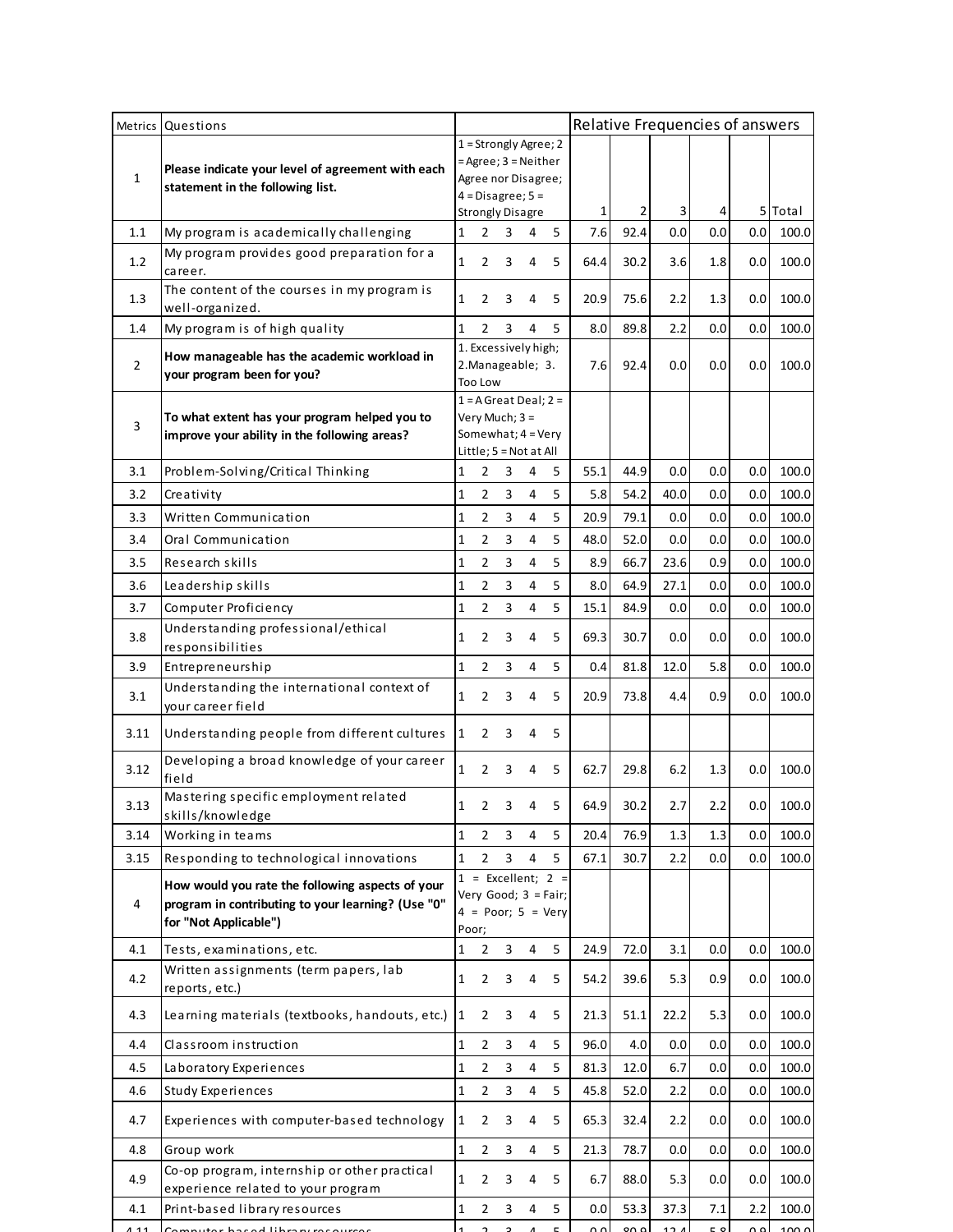| $\overline{4}$ | How would you rate the following aspects of<br>your program in contributing to your learning?<br>(Use "0" for "Not Applicable" if you have not<br>participated in an activity or used a specific<br>resource.) | $1 =$ Excellent; $2 =$<br>Very Good; $3 = Fair$ ;<br>$4 = Poor$ ; $5 = Very$<br>Poor:                                                    |      |      |      |     |         |       |
|----------------|----------------------------------------------------------------------------------------------------------------------------------------------------------------------------------------------------------------|------------------------------------------------------------------------------------------------------------------------------------------|------|------|------|-----|---------|-------|
| 4.1            | Tests, examinations, etc.                                                                                                                                                                                      | $1\quad 2\quad 3$<br>5<br>4                                                                                                              | 24.9 | 72.0 | 3.1  | 0.0 | 0.0     | 100.0 |
| 4.2            | Written assignments (term papers, lab reports,<br>etc.)                                                                                                                                                        | $\mathbf{1}$<br>$\overline{2}$<br>3<br>4<br>5                                                                                            | 54.2 | 39.6 | 5.3  | 0.9 | 0.0     | 100.0 |
| 4.3            | Learning materials (textbooks, handouts, etc.)                                                                                                                                                                 | $\mathbf{1}$<br>2<br>3<br>4<br>5                                                                                                         | 21.3 | 51.1 | 22.2 | 5.3 | 0.0     | 100.0 |
| 4.4            | Classroom instruction                                                                                                                                                                                          | $\overline{2}$<br>5<br>$\mathbf{1}$<br>3<br>4                                                                                            | 96.0 | 4.0  | 0.0  | 0.0 | 0.0     | 100.0 |
| 4.5            | Laboratory Experiences                                                                                                                                                                                         | $\overline{2}$<br>3<br>4<br>5<br>$\mathbf{1}$                                                                                            | 81.3 | 12.0 | 6.7  | 0.0 | 0.0     | 100.0 |
| 4.6            | <b>Study Experiences</b>                                                                                                                                                                                       | $\overline{2}$<br>3<br>$\overline{4}$<br>5<br>$\mathbf{1}$                                                                               | 45.8 | 52.0 | 2.2  | 0.0 | 0.0     | 100.0 |
| 4.7            | Experiences with computer-based technology                                                                                                                                                                     | $\overline{2}$<br>$\mathbf{1}$<br>3<br>5<br>4                                                                                            | 65.3 | 32.4 | 2.2  | 0.0 | 0.0     | 100.0 |
| 4.8            | Group work                                                                                                                                                                                                     | $\mathbf{1}$<br>$\overline{2}$<br>3<br>4<br>5                                                                                            | 21.3 | 78.7 | 0.0  | 0.0 | 0.0     | 100.0 |
| 4.9            | Co-op program, internship or other practical<br>experience related to your program                                                                                                                             | $\mathbf{1}$<br>$\overline{2}$<br>3<br>5<br>4                                                                                            | 6.7  | 88.0 | 5.3  | 0.0 | 0.0     | 100.0 |
| 4.1            | Print-based library resources                                                                                                                                                                                  | 5<br>$\mathbf{1}$<br>$\overline{2}$<br>3<br>4                                                                                            | 0.0  | 53.3 | 37.3 | 7.1 | 2.2     | 100.0 |
| 4.1            | Computer-based library resources                                                                                                                                                                               | $1 \quad 2 \quad 3$<br>5<br>4                                                                                                            | 0.0  | 80.9 | 12.4 | 5.8 | 0.9     | 100.0 |
| 5              | Please indicate your level of agreement with<br>each statement in the following list                                                                                                                           | 1 = Strongly Agree;<br>$2 = \text{Agree}$ ; $3 =$<br>Neither Agree nor<br>Disagree; $4 =$<br>Disagree; $5 =$<br><b>Strongly Disagree</b> |      |      |      |     |         |       |
| 5.1            | Most of my professors are current and<br>knowledgeable in their field.                                                                                                                                         | 2 <sub>3</sub><br>4<br>-5<br>$\mathbf{1}$                                                                                                | 22.7 | 70.7 | 6.7  | 0.0 | 0.0     | 100.0 |
| 5.2            | Most of my professors are well organized in<br>their teaching                                                                                                                                                  | $\overline{2}$<br>3<br>5<br>$\mathbf{1}$<br>4                                                                                            | 22.1 | 68.5 | 9.5  | 0.0 | 0.0     | 100.0 |
| 5.3            | Most of my professors are available outside of<br>class time to help students                                                                                                                                  | 5<br>$\mathbf{1}$<br>$\overline{2}$<br>3<br>4                                                                                            | 3.1  | 68.4 | 28.4 | 0.0 | 0.0     | 100.0 |
| 5.4            | Most professors' teaching is intellectually<br>challenging.                                                                                                                                                    | $\mathbf{1}$<br>2<br>3<br>4<br>5                                                                                                         | 20.9 | 74.2 | 4.9  | 0.0 | $0.0\,$ | 100.0 |
| 5.5            | Generally, the teaching I have experienced in<br>my program is of high quality                                                                                                                                 | 1<br>$\overline{2}$<br>$\mathbf{3}$<br>4<br>5                                                                                            | 18.2 | 76.9 | 4.9  | 0.0 | 0.0     | 100.0 |
| 5.6            | Most of my professors provide useful feedback<br>on my academic performance                                                                                                                                    | 3<br>$\mathbf{1}$<br>$\overline{2}$<br>4<br>5                                                                                            | 26.2 | 67.6 | 6.2  | 0.0 | $0.0\,$ | 100.0 |

| 6              | How would you rate your program department<br>been in providing and/or directing you to any<br>academic advising that you have needed? (Use<br>"0" for "Not Applicable".) | $1 =$ Excellent; $2 =$<br>Very Good; $3 = Fair;$<br>$4 = Poor$ ; $5 = Very$<br>Poor; |      |      |     |     |     |       |
|----------------|---------------------------------------------------------------------------------------------------------------------------------------------------------------------------|--------------------------------------------------------------------------------------|------|------|-----|-----|-----|-------|
| 6.1            | Providing helpful academic advising                                                                                                                                       | 2 <sub>3</sub><br>4 5<br>$\mathbf{1}$                                                | 0.0  | 90.2 | 9.8 | 0.0 | 0.0 | 100.0 |
| 6.2            | Directing you to useful sources of academic<br>advising outside your program department                                                                                   | $\mathcal{P}$<br>4<br>3<br>- 5                                                       | 0.0  | 90.2 | 9.8 | 0.0 | 0.0 | 100.0 |
| 6.3            | Would you recommend your program to<br>others?                                                                                                                            | 1. YES; 2. NO                                                                        | 96.9 | 3.1  | 0.0 | 0.0 | 0.0 | 100.0 |
| $\overline{7}$ | Would you recommend Rezonanca College to<br>others?                                                                                                                       | 1. YES; 2. NO                                                                        | 94.7 | 5.3  | 0.0 | 0.0 | 0.0 | 100.0 |
| 8              | In which program are you enrolled?                                                                                                                                        |                                                                                      |      |      |     |     |     |       |
| 9              | If your program offers multiple options<br>(streams, specializations), in which option are<br>you enrolled?                                                               |                                                                                      |      |      |     |     |     |       |
| 10             | In which year are you enrolled?                                                                                                                                           |                                                                                      |      |      |     |     |     |       |
| 11             | Did you enter your program directly from high<br>school?                                                                                                                  | 1. YES; 2. NO                                                                        | 95.6 | 4.4  | 0.0 | 0.0 | 0.0 | 100.0 |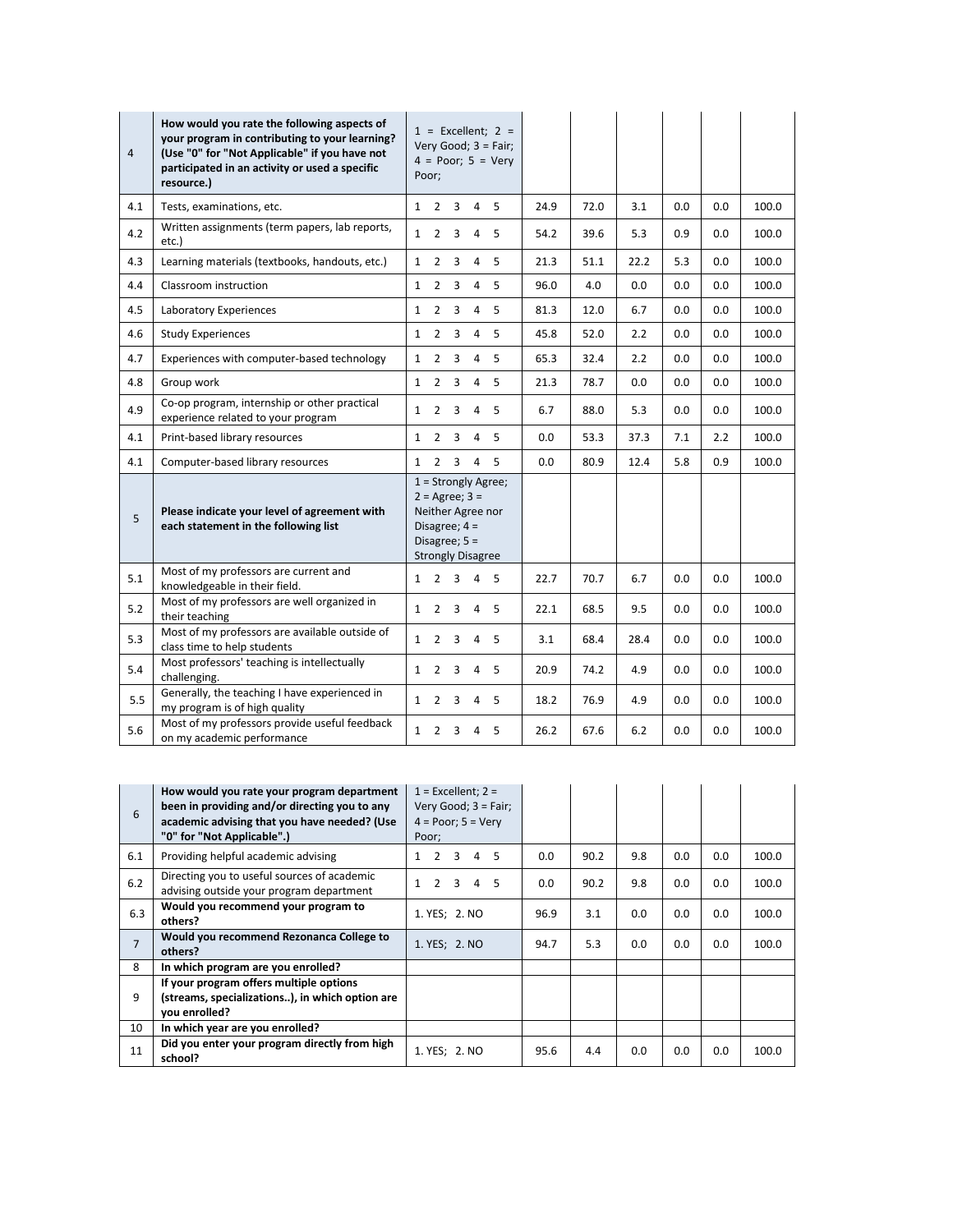# Proposed measures and activities to improve the quality of programs and courses

| <b>Metrics</b> | Areas for<br>improvement                                                                                     | Actual<br><b>Benchmark</b>                     | Activity                                                                                                                                                                                                                                                                                                                                                                                                                                                                                                                                                                                                                                                                                                                                                                                                                        | Executor                                                                                                | <b>Indicators</b>                                                                                                                                                                                                                                                                                                                                    |
|----------------|--------------------------------------------------------------------------------------------------------------|------------------------------------------------|---------------------------------------------------------------------------------------------------------------------------------------------------------------------------------------------------------------------------------------------------------------------------------------------------------------------------------------------------------------------------------------------------------------------------------------------------------------------------------------------------------------------------------------------------------------------------------------------------------------------------------------------------------------------------------------------------------------------------------------------------------------------------------------------------------------------------------|---------------------------------------------------------------------------------------------------------|------------------------------------------------------------------------------------------------------------------------------------------------------------------------------------------------------------------------------------------------------------------------------------------------------------------------------------------------------|
| 3              | Implementation<br>of teaching forms<br>that increase the<br>of<br>these<br>use<br>basics:                    |                                                | - Implement strategies to improve learning<br>forms and aspects that have been<br>identified with lower performance.                                                                                                                                                                                                                                                                                                                                                                                                                                                                                                                                                                                                                                                                                                            |                                                                                                         |                                                                                                                                                                                                                                                                                                                                                      |
| 3.5            | Research skills of<br>students                                                                               | 75.6%<br><b>Strongly</b><br>Agree and<br>Agree | - Improving teaching methods in the<br>subject Research Methodology<br>- Greater involvement of students in<br>College research projects<br>- Academic staff to include in their<br>teaching information their own research<br>and scientific activities that are relevant to<br>the courses they hold, along with other<br>important field research developments<br>-Implementation of teaching forms which<br>oblige students to use large Scientific<br>Databases in which the College has a<br>subscription (EBSCO).<br>Changing the policy and including the<br>presentation of at least one paper shkencor<br>në konferencë studentore vendore ose<br>internacionale para diplomimit për çdo<br>student.<br>Rritja e efikasitetit të sesioneve<br>konsultative të mentorit me studentët për<br>temat e diplomave të tyre. | ZSC, Academic<br>Units,<br>Center for<br><b>Excellence in</b><br><b>Teaching and</b><br>Learning        | - No. of scientific<br>projects and the<br>number of students<br>who are involved in<br>scientific projects of the<br>College<br>- The degree of<br>inclusion of information<br>on staff research in the<br>teaching of the subject<br>they teach<br>- Percentage of<br>teaching forms that<br>encourage the use of<br>large scientific<br>databases |
| 3.6            | Leadership skills                                                                                            | 72.9%<br>Strongly<br>Agree and<br>Agree        | - Cultivation of cooperative cultures<br>- Inclusion of leadership skills in the list of<br>soft skills training courses.<br>- Increasing the number of projects in the<br>group, with different leaders for each of its<br>elements (one student research leader,<br>another report leader, another visual<br>presentation leader, and so on)                                                                                                                                                                                                                                                                                                                                                                                                                                                                                  | ZSC, Academic<br>Units,<br>Center for<br><b>Excellence in</b><br><b>Teaching and</b><br>Learning        | - Improving<br>performance regarding<br>the impact of the<br>program on student<br>leadership skills after<br>reassessing this<br>indicator.                                                                                                                                                                                                         |
| 3.9            | Entrepreneurship                                                                                             | 82.2%<br>Strongly<br>Agree and<br>Agree        | - Building creativity and innovation skills<br>(case study of various business-related<br>problems in order to develop the ability to<br>think creatively among students)                                                                                                                                                                                                                                                                                                                                                                                                                                                                                                                                                                                                                                                       | ZSC, Academic<br>Units,<br><b>Center for</b><br><b>Excellence in</b><br><b>Teaching and</b><br>Learning | - Improving the<br>assessment regarding<br>the knowledge and<br>skills of students for<br>entrepreneurship, after<br>the re-evaluation of the<br>indicator.                                                                                                                                                                                          |
| 4              | How would you<br>the<br>rate<br>following aspects<br>of your program<br>in contributing to<br>your learning? |                                                | - Implement strategies to improve those<br>elements of learning proces.                                                                                                                                                                                                                                                                                                                                                                                                                                                                                                                                                                                                                                                                                                                                                         |                                                                                                         |                                                                                                                                                                                                                                                                                                                                                      |
| 4.3            | Learning<br>materials<br>(textbooks,<br>handouts, etc.)                                                      | 72.4%<br>Excellent<br>and Very<br>Good         | - Increase the material prepared for the<br>teaching process for all subjects<br>- Increasing the publishing activity of the<br>academic staff<br>- Increasing the financial support of the<br>College for the publishing activity of the<br>College                                                                                                                                                                                                                                                                                                                                                                                                                                                                                                                                                                            | Academic staff,<br><b>Steearing</b><br>Council,<br>Publishing<br>Board of the<br>College                | - Number and quality of<br>teaching materials<br>posted on Moodle<br>platform Resonanca;<br>- Number of teaching<br>publications of the<br>academic staff within                                                                                                                                                                                     |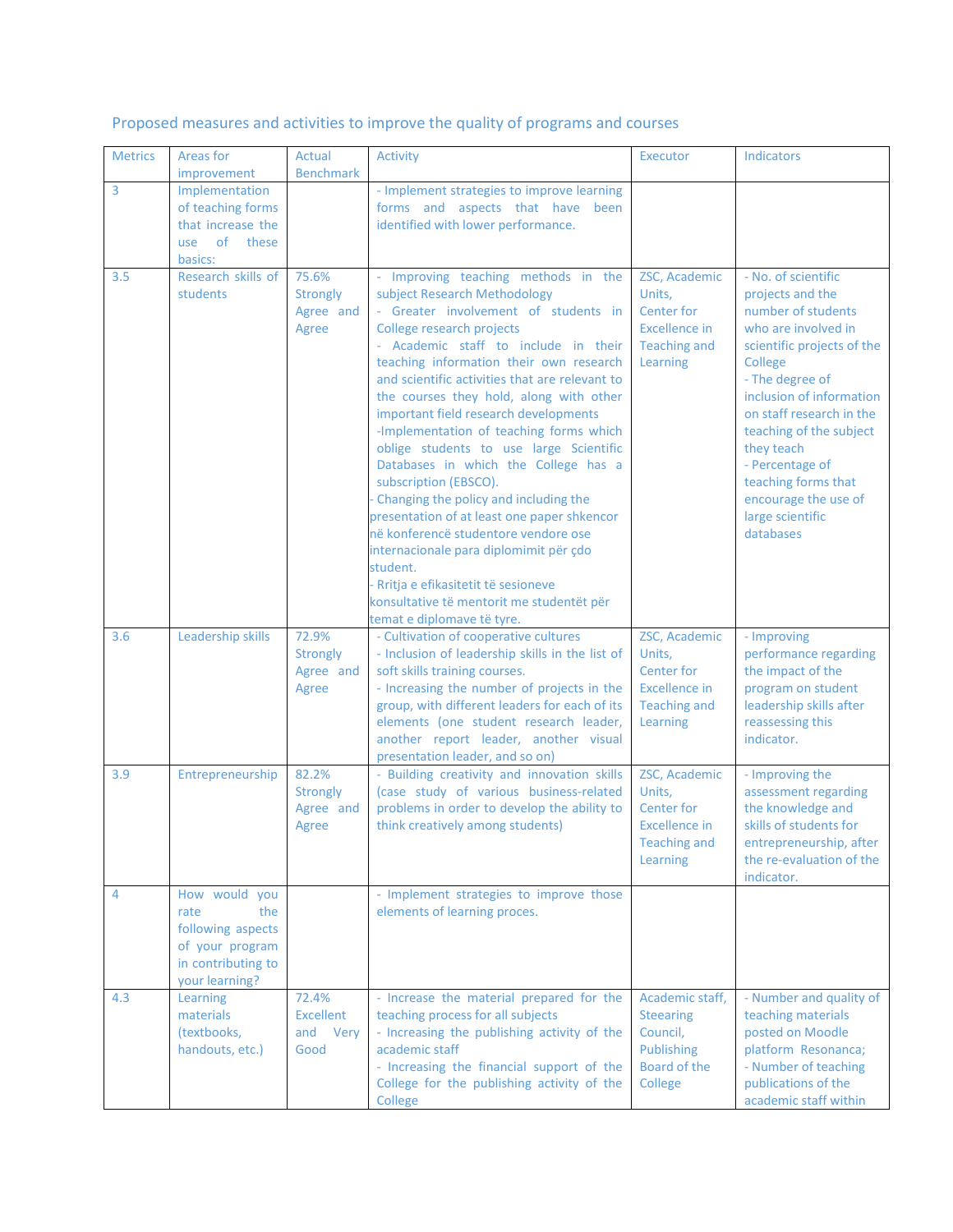|      |                                                                                                 |                                                                                                                    |                                                                                                                                                                                                                                                                                                                                                                                                                                                                                                                                                                                                                                                                                                  |                                                                                                                                | the year.                                                                                                                                                                                                                                                                                                                                                                                                                                                                                                                                                    |
|------|-------------------------------------------------------------------------------------------------|--------------------------------------------------------------------------------------------------------------------|--------------------------------------------------------------------------------------------------------------------------------------------------------------------------------------------------------------------------------------------------------------------------------------------------------------------------------------------------------------------------------------------------------------------------------------------------------------------------------------------------------------------------------------------------------------------------------------------------------------------------------------------------------------------------------------------------|--------------------------------------------------------------------------------------------------------------------------------|--------------------------------------------------------------------------------------------------------------------------------------------------------------------------------------------------------------------------------------------------------------------------------------------------------------------------------------------------------------------------------------------------------------------------------------------------------------------------------------------------------------------------------------------------------------|
| 4.10 | Print-based<br>library resources                                                                | 53.3%<br><b>Excellent</b><br>and Very<br>Good                                                                      | - Improving library resources according to<br>the needs of students;<br>- Improving information regarding the<br>literature collections available at the<br>College<br>information<br>-Improving<br>regarding<br>opportunities for securing, ordering and<br>borrowing library materials;<br>Improving information<br>regarding<br>scientific databases subscribed by the<br>College <sup>'</sup><br>- Trainings for the use of the library<br>resources of the College;<br>Continuous evaluation of library<br>$\omega$<br>resources as a first step towards drafting a<br>Plan for improving library resources<br>- Provide all recommended literature<br>according to the syllabus of rabbits | OQA,<br>Academic<br>Units,<br><b>Center Central</b><br><b>Library Library</b>                                                  | - Number of books per<br>student<br>- The number of book<br>titles in the Library in<br>relation to the number<br>of students<br>- Library expenses per<br>student<br>- Library expenses as<br>part of total operating<br>expenses<br>- Established efficient<br>information channels<br>on library resource<br><b>issues</b><br>- Percentage of<br>literature provided<br>according to syllabus<br>recommendations                                                                                                                                          |
| 4.11 | Computer-based<br>library resources                                                             | 80.9%<br>Excellent<br>and Very<br>Good<br>$1 =$<br><b>Excellent</b><br>(0%)<br>$2 =$<br>Very<br>Good<br>$(80.9\%)$ | - Improving the computer-based library<br>resources according to the needs of<br>students:<br>- Improving information regarding the<br>collections of these resources in the<br>College<br>Improving<br>information<br>regarding<br>$\omega$<br>scientific databases subscribed by the<br>College <sup>'</sup><br>- Trainings for the use of these library<br>resources of the College;<br>- Continuous evaluation of these resources<br>before drafting the Improvement Plan<br>- Provision of recommended literature<br>according to course syllabi also in<br>electronic format                                                                                                               | OQA,<br>Academic<br>Units,<br><b>Center Central</b><br><b>Library Library</b>                                                  | - Number of electronic<br>books per student<br>- Number of electronic<br>literature in the Library<br>in relation to the<br>number of students<br>- Library expenses for<br>electronic literature per<br>student<br>- Library expenses for<br>this literature format,<br>as part of the total<br>operating expenses<br><b>Established efficient</b><br>information channels<br>on library resource<br>issues in this format<br>- Percentage of<br>literature provided<br>according to the<br>recommendations for<br>syllabus courses in<br>electronic format |
| 5.3  | of<br>Most<br>my<br>professors<br>are<br>available outside<br>of class time to<br>help students | 71.6%<br><b>Strongly</b><br>Agree and<br>Agree<br>1=Strongly<br>Agree<br>$(3.1\%)$<br>$2 =$ Agree<br>(68.4%)       | - Improving the quality of student-<br>professor interaction.<br>- Increasing opportunities for student-<br>professor interaction<br>outside<br>the<br>classroom, through innovative forms of<br>group interactivity, according to the<br>interests and preferences of students for<br>inclusion in these groups<br>- Determining the possible time and space<br>for this group activity<br>- Awareness of staff that interactions are<br>part of their teaching<br>- Preparation of manuals and trainings for<br>the use of technology to create<br>opportunities for interaction.                                                                                                              | OQA,<br>Academic<br>Units,<br>Center for<br>Excellence in<br><b>Teaching and</b><br>Learning,<br>College<br>Computer<br>Center | - Improving the<br>evaluation related to<br>this indicator, after the<br>re-evaluation.                                                                                                                                                                                                                                                                                                                                                                                                                                                                      |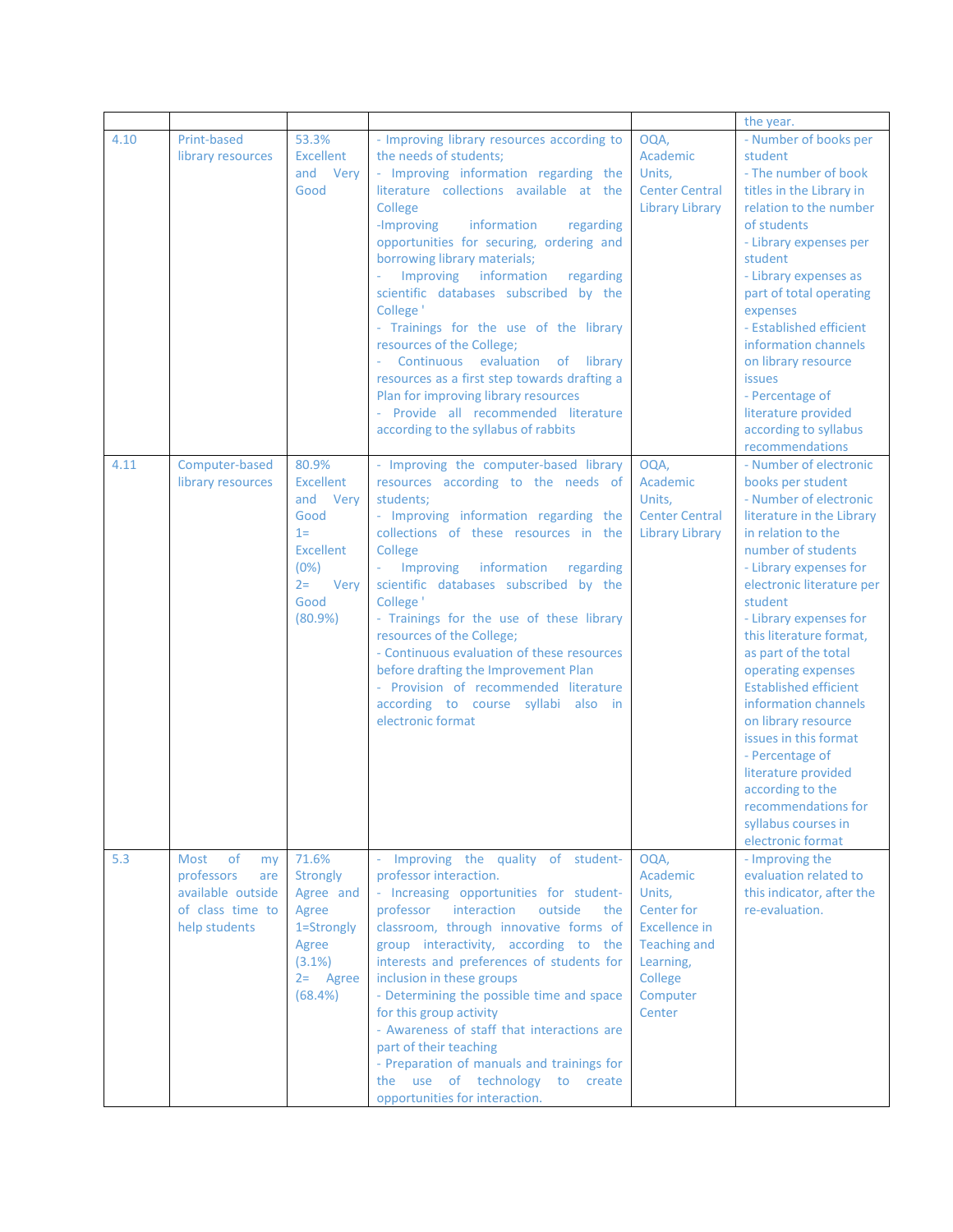|                         |                                                                                                                                                                                                   | Providing Academic Forums<br>for<br>÷.<br>asynchronous interactivity on the Moodle<br>platform in all subjects                                                                                                                                                                                                  |                                                                                         |
|-------------------------|---------------------------------------------------------------------------------------------------------------------------------------------------------------------------------------------------|-----------------------------------------------------------------------------------------------------------------------------------------------------------------------------------------------------------------------------------------------------------------------------------------------------------------|-----------------------------------------------------------------------------------------|
| 6.2<br>academic<br>vour | 72%<br>Directing you to<br>useful sources of<br>Excellent<br>and Very<br>Good<br>advising outside<br>$1 =$<br>program<br>Excellent<br>department<br>$(3.1\%)$<br>Verv<br>$2 =$<br>Good<br>(68.9%) | - Determining the possible time and space<br>for this group activity<br>- Preparation of manuals and trainings for<br>the use of technology<br>to<br>create<br>opportunities for interaction.<br>Providing Academic Forums<br>for<br>÷.<br>asynchronous interactivity on the Moodle<br>platform in all subjects | - Improving the<br>evaluation related to<br>this indicator, after the<br>re-evaluation. |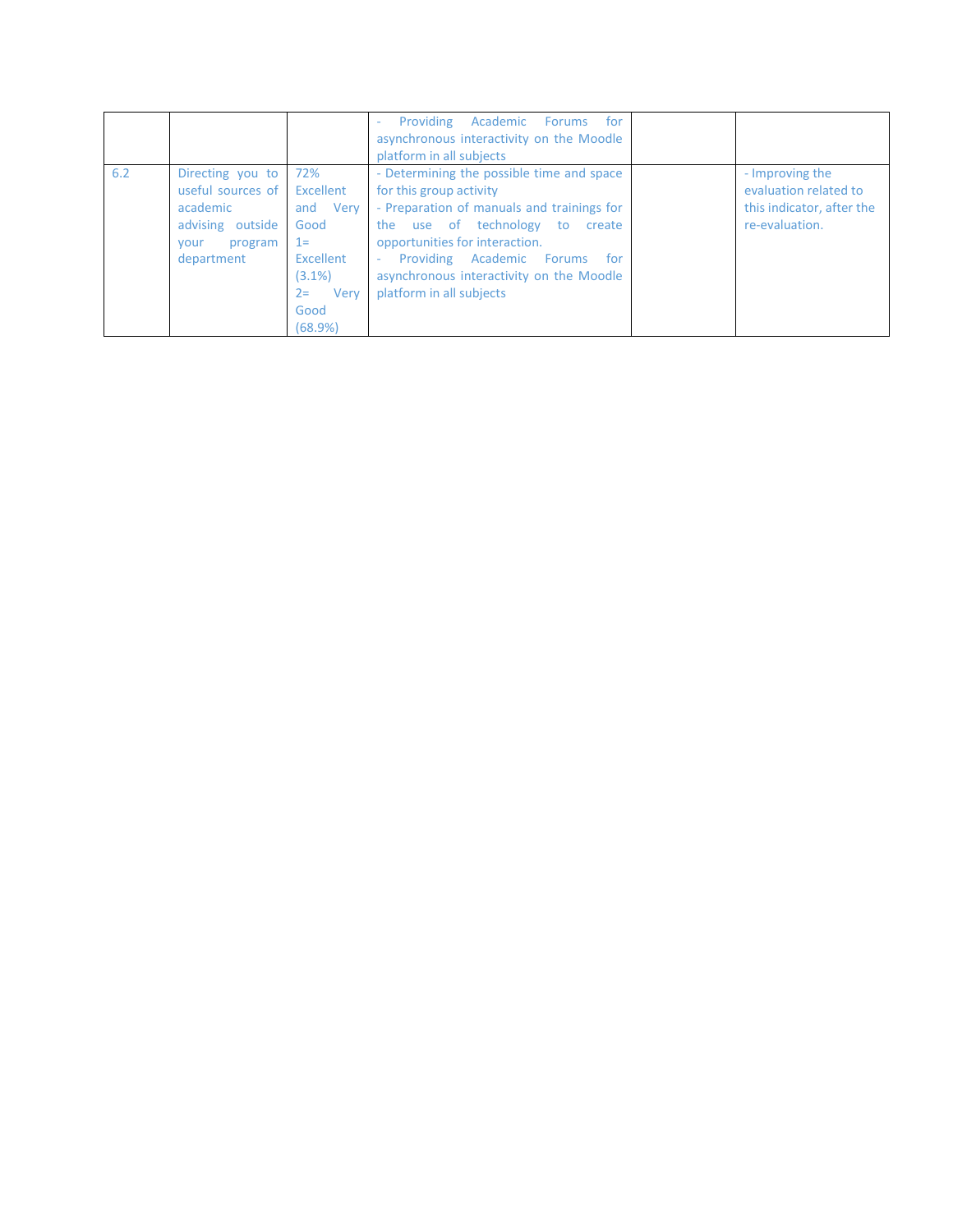### BSc Biochemistry Laboratory

|                | Metrics Questions                                                                     |                                                                                                                          |      |                |      | Relative Frequencies of answers |     |         |
|----------------|---------------------------------------------------------------------------------------|--------------------------------------------------------------------------------------------------------------------------|------|----------------|------|---------------------------------|-----|---------|
| $\mathbf{1}$   | Please indicate your level of agreement with each<br>statement in the following list. | $1 =$ Strongly Agree; 2<br>= Agree; 3 = Neither<br>Agree nor Disagree;<br>$4 = Disagree; 5 =$<br><b>Strongly Disagre</b> | 1    | $\overline{2}$ | 3    | 4                               |     | 5 Total |
| 1.1            | My program is academically challenging                                                | 1 2 3 4 5                                                                                                                | 8.0  | 92.0           | 0.0  | 0.0                             | 0.0 | 100.0   |
| 1.2            | My program provides good preparation for a career.                                    | 1 2 3 4 5                                                                                                                | 52.0 | 40.0           | 4.0  | 4.0                             | 0.0 | 100.0   |
| 1.3            | The content of the courses in my program is well-<br>organized.                       | 1 2 3 4 5                                                                                                                | 16.0 | 80.0           | 0.0  | 4.0                             | 0.0 | 100.0   |
| 1.4            | My program is of high quality                                                         | 1 2 3 4 5                                                                                                                | 8.0  | 88.0           | 4.0  | 0.0                             | 0.0 | 100.0   |
| $\overline{2}$ | How manageable has the academic workload in your<br>program been for you?             | 1. Excessively high;<br>2. Manageable; 3.<br><b>Too Low</b>                                                              | 8.0  | 92.0           | 0.0  | 0.0                             | 0.0 | 100.0   |
| 3              |                                                                                       | $1 = A$ Great Deal; $2 =$<br>Very Much; 3 =<br>Somewhat; 4 = Very<br>Little; 5 = Not at All                              | 29.1 | 63.1           | 7.7  | 0.0                             | 0.0 | 100.0   |
| 3.1            | Problem-Solving/Critical Thinking                                                     | 1 2 3 4 5                                                                                                                | 56.0 | 44.0           | 0.0  | 0.0                             | 0.0 | 100.0   |
| 3.2            | Creativity                                                                            | 2 3 4 5<br>$\mathbf{1}$                                                                                                  | 0.0  | 52.0           | 48.0 | 0.0                             | 0.0 | 100.0   |
| 3.3            | Written Communication                                                                 | $2 \t3 \t4 \t5$<br>$\mathbf{1}$                                                                                          | 16.0 | 84.0           | 0.0  | 0.0                             | 0.0 | 100.0   |
| 3.4            | Oral Communication                                                                    | $\mathbf{1}$<br>$\overline{2}$<br>$3 \quad 4 \quad 5$                                                                    | 40.0 | 60.0           | 0.0  | 0.0                             | 0.0 | 100.0   |
| 3.5            | Research skills                                                                       | $\overline{2}$<br>3<br>5<br>$\mathbf{1}$<br>4                                                                            | 0.0  | 72.0           | 28.0 | 0.0                             | 0.0 | 100.0   |
| 3.6            | Leadership skills                                                                     | $2 \quad 3 \quad 4 \quad 5$<br>$\mathbf{1}$                                                                              | 0.0  | 80.0           | 20.0 | 0.0                             | 0.0 | 100.0   |
| 3.7            | <b>Computer Proficiency</b>                                                           | 1 2 3 4 5                                                                                                                | 8.0  | 92.0           | 0.0  | 0.0                             | 0.0 | 100.0   |
| 3.8            | Understanding professional/ethical responsibilities                                   | $\mathbf{1}$<br>$2 \quad 3 \quad 4 \quad 5$                                                                              | 64.0 | 36.0           | 0.0  | 0.0                             | 0.0 | 100.0   |
| 3.9            | Entrepreneurship                                                                      | 1 2 3 4 5                                                                                                                | 0.0  | 88.0           | 12.0 | 0.0                             | 0.0 | 100.0   |
| 3.10           | Understanding the international context of your<br>career field                       | 1 2 3 4 5                                                                                                                | 16.0 | 84.0           | 0.0  | 0.0                             | 0.0 | 100.0   |
| 3.11           | Understanding people from different cultures                                          | 1 2 3 4 5                                                                                                                |      |                |      |                                 |     |         |
| 3.12           | Developing a broad knowledge of your career field                                     | 1 2 3 4 5                                                                                                                | 64.0 | 36.0           | 0.0  | 0.0                             | 0.0 | 100.0   |
| 3.13           | Mastering specific employment related<br>skills/knowledge                             | $\mathbf{1}$<br>2<br>$\overline{\mathbf{3}}$<br>4 5                                                                      | 64.0 | 36.0           | 0.0  | 0.0                             | 0.0 | 100.0   |
| 3.14           | Working in teams                                                                      | $\mathbf{1}$<br>2 3 4 5                                                                                                  | 16.0 | 84.0           | 0.0  | 0.0                             | 0.0 | 100.0   |
| 3.15           | Responding to technological innovations                                               | 1 2 3 4 5                                                                                                                | 64.0 | 36.0           | 0.0  | 0.0                             | 0.0 | 100.0   |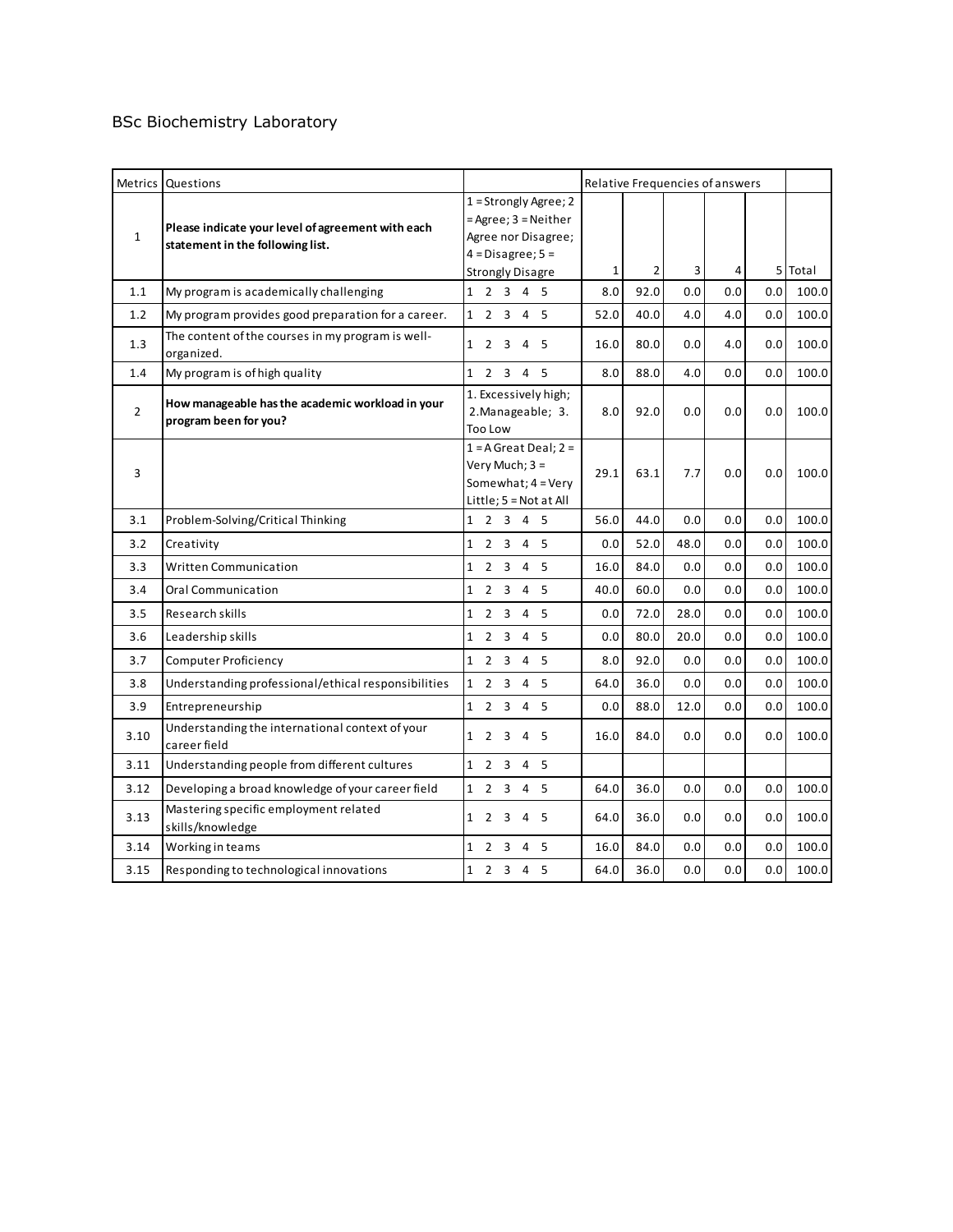| 4     | How would you rate the following aspects of your<br>program in contributing to your learning? (Use "0" for<br>"Not Applicable")                                                                | $1 =$ Excellent; $2 =$<br>Very Good; 3 = Fair;<br>$4 = Poor$ ; $5 = Very$<br>Poor;                                            | 37.8  | 54.5  | 7.6  | 0.0 | 0.0 | 100.0 |
|-------|------------------------------------------------------------------------------------------------------------------------------------------------------------------------------------------------|-------------------------------------------------------------------------------------------------------------------------------|-------|-------|------|-----|-----|-------|
| 4.1   | Tests, examinations, etc.                                                                                                                                                                      | 1 2 3 4 5                                                                                                                     | 32.0  | 68.0  | 0.0  | 0.0 | 0.0 | 100.0 |
| 4.2   | Written assignments (term papers, lab reports, etc.)                                                                                                                                           | 2 3 4 5<br>$\mathbf{1}$                                                                                                       | 52.0  | 48.0  | 0.0  | 0.0 | 0.0 | 100.0 |
| 4.3   | Learning materials (textbooks, handouts, etc.)                                                                                                                                                 | $\mathbf{1}$<br>2 3 4 5                                                                                                       | 20.0  | 56.0  | 24.0 | 0.0 | 0.0 | 100.0 |
| 4.4   | Classroom instruction                                                                                                                                                                          | 2<br>$\overline{\mathbf{3}}$<br>4<br>5<br>$\mathbf{1}$                                                                        | 88.0  | 12.0  | 0.0  | 0.0 | 0.0 | 100.0 |
| 4.5   | Laboratory Experiences                                                                                                                                                                         | $\mathbf{1}$<br>2 3 4 5                                                                                                       | 88.0  | 12.0  | 0.0  | 0.0 | 0.0 | 100.0 |
| 4.6   | <b>Study Experiences</b>                                                                                                                                                                       | 2 3<br>4 5<br>$\mathbf{1}$                                                                                                    | 44.0  | 56.0  | 0.0  | 0.0 | 0.0 | 100.0 |
| 4.7   | Experiences with computer-based technology                                                                                                                                                     | $\mathbf{1}$<br>2 3 4 5                                                                                                       | 64.0  | 36.0  | 0.0  | 0.0 | 0.0 | 100.0 |
| 4.8   | Group work                                                                                                                                                                                     | 1 2 3 4 5                                                                                                                     | 20.0  | 80.0  | 0.0  | 0.0 | 0.0 | 100.0 |
| 4.9   | Co-op program, internship or other practical<br>experience related to your program                                                                                                             | 2 3 4 5<br>$\mathbf{1}$                                                                                                       | 8.0   | 92.0  | 0.0  | 0.0 | 0.0 | 100.0 |
| 4.10  | Print-based library resources                                                                                                                                                                  | $2 \quad 3 \quad 4$<br>- 5<br>$\mathbf{1}$                                                                                    | 0.0   | 52.0  | 48.0 | 0.0 | 0.0 | 100.0 |
| 4.11  | Computer-based library resources                                                                                                                                                               | 1 2 3 4 5                                                                                                                     | 0.0   | 88.0  | 12.0 | 0.0 | 0.0 | 100.0 |
| 5     | Please indicate your level of agreement with each<br>statement in the following list                                                                                                           | $1 =$ Strongly Agree; 2<br>$=$ Agree; $3$ = Neither<br>Agree nor Disagree;<br>$4 = Disagree; 5 =$<br><b>Strongly Disagree</b> | 20.7  | 74.0  | 5.3  | 0.0 | 0.0 | 100.0 |
| 5.1   | Most of my professors are current and<br>knowledgeable in their field.                                                                                                                         | 1 2 3 4 5                                                                                                                     | 20.0  | 80.0  | 0.0  | 0.0 | 0.0 | 100.0 |
| 5.2   | Most of my professors are well organized in their<br>teaching                                                                                                                                  | 1 2 3 4 5                                                                                                                     | 16.0  | 80.0  | 4.0  | 0.0 | 0.0 | 100.0 |
| 5.3   | Most of my professors are available outside of class<br>time to help students                                                                                                                  | 1 2 3 4 5                                                                                                                     | 0.0   | 72.0  | 28.0 | 0.0 | 0.0 | 100.0 |
| 5.4   | Most professors' teaching is intellectually<br>challenging.                                                                                                                                    | 1 2 3 4 5                                                                                                                     | 16.0  | 84.0  | 0.0  | 0.0 | 0.0 | 100.0 |
| 5.5   | Generally, the teaching I have experienced in my<br>program is of high quality                                                                                                                 | 1 2 3 4 5                                                                                                                     | 16.0  | 84.0  | 0.0  | 0.0 | 0.0 | 100.0 |
| 5.6   | Most of my professors provide useful feedback on my<br>academic performance                                                                                                                    | $1 \quad 2 \quad 3 \quad 4 \quad 5$                                                                                           | 56.0  | 44.0  | 0.0  | 0.0 | 0.0 | 100.0 |
| 6     | How would you rate your program department been in $1 =$ Excellent; 2 =<br>providing and/or directing you to any academic<br>advising that you have needed? (Use "0" for "Not<br>Applicable".) | Very Good; 3 = Fair;<br>$4 = Poor$ ; $5 = Very$<br>Poor;                                                                      | 33.3  | 58.7  | 8.0  | 0.0 | 0.0 | 100.0 |
| 6.1   | Providing helpful academic advising                                                                                                                                                            | 1 2 3 4 5                                                                                                                     | 0.0   | 100.0 | 0.0  | 0.0 | 0.0 | 100.0 |
| $6.2$ | Directing you to useful sources of academic advising<br>outside your program department                                                                                                        | 2 3 4 5<br>$\mathbf{1}$                                                                                                       | 0.0   | 76.0  | 24.0 | 0.0 | 0.0 | 100.0 |
| 6.3   | Would you recommend your program to others?                                                                                                                                                    | 1. YES; 2. NO                                                                                                                 | 100.0 | 0.0   | 0.0  | 0.0 | 0.0 | 100.0 |
| 6.4   | Why or why not?                                                                                                                                                                                |                                                                                                                               |       |       |      |     |     |       |
| 7     | Would you recommend Rezonanca College to others?                                                                                                                                               | 1. YES; 2. NO                                                                                                                 | 100.0 | 0.0   | 0.0  | 0.0 | 0.0 | 100.0 |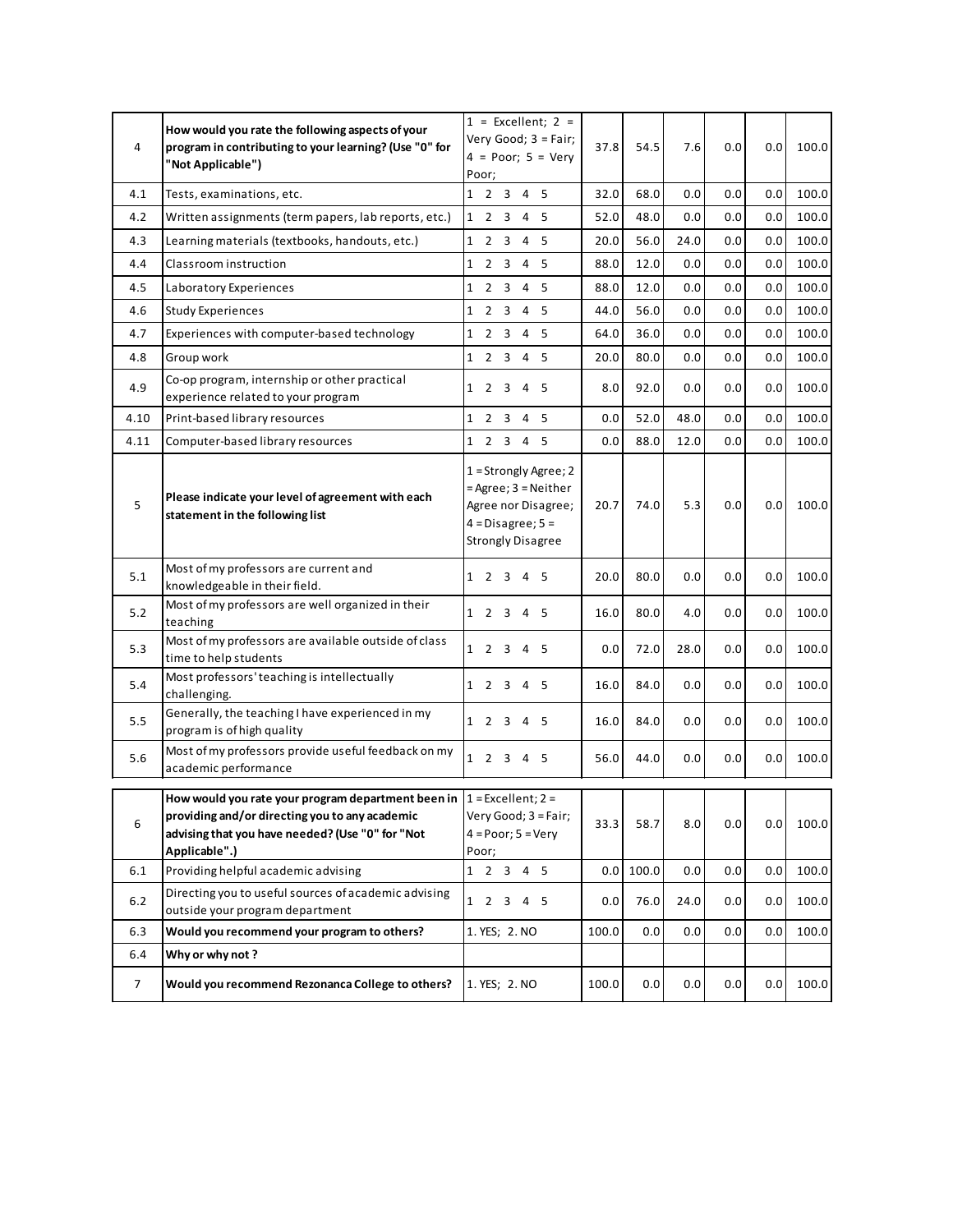# BSc Diagnostic Radiology

|                | Metrics Questions                                                                             |                                                                                                                          |       |                | Relative Frequencies of answers |     |     |         |
|----------------|-----------------------------------------------------------------------------------------------|--------------------------------------------------------------------------------------------------------------------------|-------|----------------|---------------------------------|-----|-----|---------|
| $\mathbf{1}$   | Please indicate your level of agreement with each<br>statement in the following list.         | $1 =$ Strongly Agree; 2<br>= Agree; 3 = Neither<br>Agree nor Disagree;<br>$4 = Disagree; 5 =$<br><b>Strongly Disagre</b> | 1     | $\overline{2}$ | 3                               | 4   |     | 5 Total |
| 1.1            | My program is academically challenging                                                        | 1 2 3 4 5                                                                                                                | $5.0$ | 95.0           | 0.0                             | 0.0 | 0.0 | 100.0   |
| 1.2            | My program provides good preparation for a career.                                            | 1 2 3 4 5                                                                                                                | 60.0  | 35.0           | 0.0                             | 5.0 | 0.0 | 100.0   |
| 1.3            | The content of the courses in my program is well-<br>organized.                               | 1 2 3 4 5                                                                                                                | 15.0  | 80.0           | 5.0                             | 0.0 | 0.0 | 100.0   |
| 1.4            | My program is of high quality                                                                 | 1 2 3 4 5                                                                                                                | 5.0   | 90.0           | 5.0                             | 0.0 | 0.0 | 100.0   |
| $\overline{2}$ | How manageable has the academic workload in your<br>program been for you?                     | 1. Excessively high;<br>2. Manageable; 3.<br>Too Low                                                                     | 5.0   | 95.0           | 0.0                             | 0.0 | 0.0 | 100.0   |
| 3              | To what extent has your program helped you to<br>improve your ability in the following areas? | $1 = A$ Great Deal; $2 =$<br>Very Much; 3 =<br>Somewhat; 4 = Very<br>Little; $5 = Not at All$                            |       |                |                                 |     |     |         |
| 3.1            | Problem-Solving/Critical Thinking                                                             | 1 2 3 4 5                                                                                                                | 55.0  | 45.0           | 0.0                             | 0.0 | 0.0 | 100.0   |
| 3.2            | Creativity                                                                                    | 1 2 3 4 5                                                                                                                | 15.0  | 50.0           | 35.0                            | 0.0 | 0.0 | 100.0   |
| 3.3            | <b>Written Communication</b>                                                                  | $2^{\circ}$<br>$3 \t4 \t5$<br>$\mathbf{1}$                                                                               | 25.0  | 75.0           | 0.0                             | 0.0 | 0.0 | 100.0   |
| 3.4            | Oral Communication                                                                            | $\mathbf{1}$<br>2 3 4 5                                                                                                  | 45.0  | 55.0           | 0.0                             | 0.0 | 0.0 | 100.0   |
| 3.5            | Research skills                                                                               | 1 2 3 4 5                                                                                                                | 0.0   | 75.0           | 25.0                            | 0.0 | 0.0 | 100.0   |
| 3.6            | Leadership skills                                                                             | 1 2 3 4 5                                                                                                                | 0.0   | 65.0           | 35.0                            | 0.0 | 0.0 | 100.0   |
| 3.7            | <b>Computer Proficiency</b>                                                                   | 1 2 3 4 5                                                                                                                | 20.0  | 80.0           | 0.0                             | 0.0 | 0.0 | 100.0   |
| 3.8            | Understanding professional/ethical responsibilities                                           | $\mathbf{1}$<br>$\overline{2}$<br>3 4 5                                                                                  | 75.0  | 25.0           | 0.0                             | 0.0 | 0.0 | 100.0   |
| 3.9            | Entrepreneurship                                                                              | 1 2 3 4 5                                                                                                                | 0.0   | 75.0           | 25.0                            | 0.0 | 0.0 | 100.0   |
| 3.10           | Understanding the international context of your<br>career field                               | 2 3 4 5<br>$\mathbf{1}$                                                                                                  | 25.0  | 60.0           | 10.0                            | 5.0 | 0.0 | 100.0   |
| 3.11           | Understanding people from different cultures                                                  | 1 2 3 4 5                                                                                                                |       |                |                                 |     |     |         |
| 3.12           | Developing a broad knowledge of your career field                                             | 1 2 3 4 5                                                                                                                | 60.0  | 35.0           | 5.0                             | 0.0 | 0.0 | 100.0   |
| 3.13           | Mastering specific employment related<br>skills/knowledge                                     | 1 2 3 4 5                                                                                                                | 55.0  | 35.0           | 10.0                            | 0.0 | 0.0 | 100.0   |
| 3.14           | Working in teams                                                                              | 1 2 3 4 5                                                                                                                | 25.0  | 70.0           | 0.0                             | 5.0 | 0.0 | 100.0   |
| 3.15           | Responding to technological innovations                                                       | 2 3 4 5<br>$\mathbf{1}$                                                                                                  | 75.0  | 25.0           | 0.0                             | 0.0 | 0.0 | 100.0   |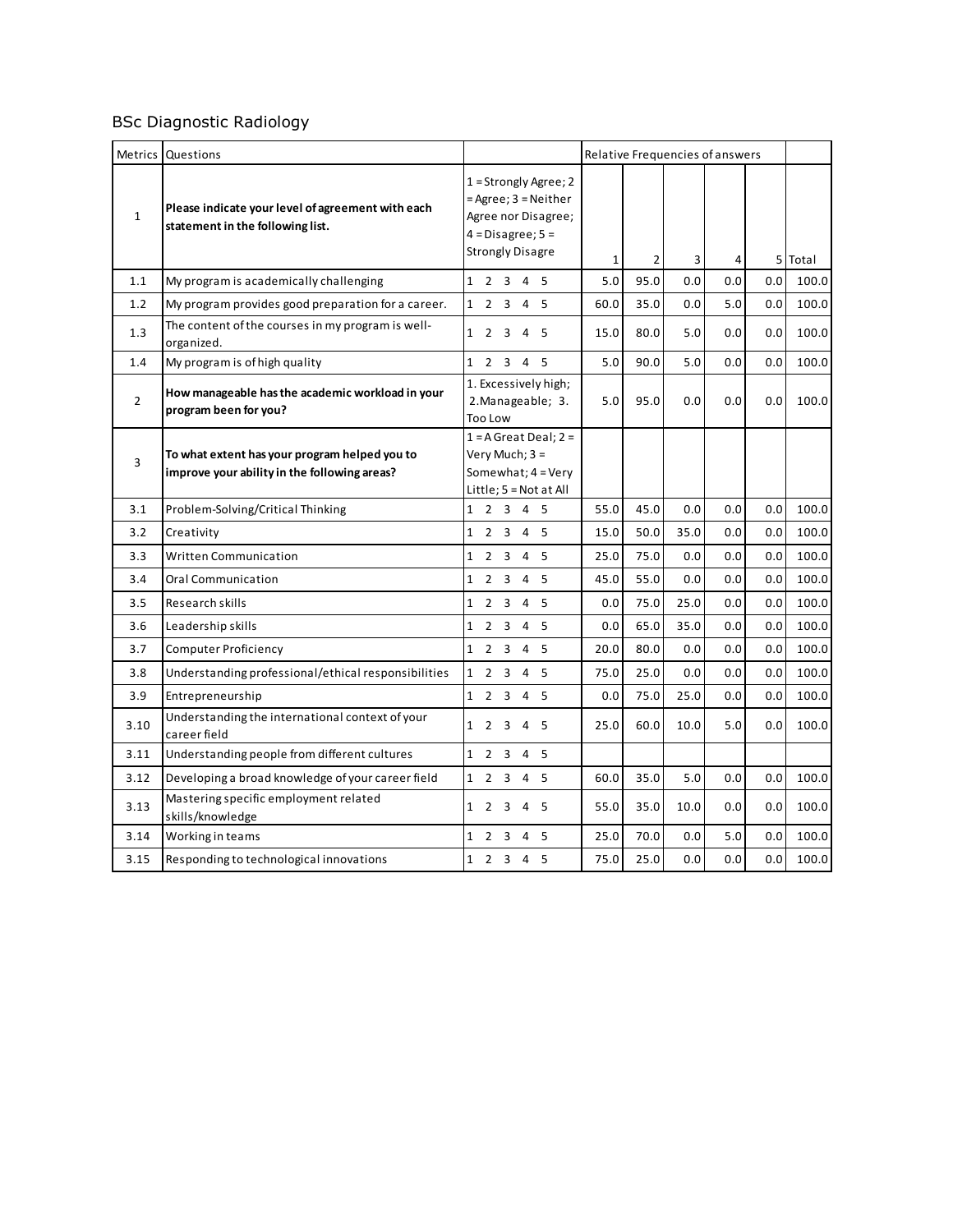| 4              | How would you rate the following aspects of your<br>program in contributing to your learning? (Use "0" for<br>"Not Applicable")                                                                | $1 =$ Excellent; $2 =$<br>Very Good; 3 = Fair;<br>$4 = Poor$ ; $5 = Very$<br>Poor;                                            |      |      |         |     |     |       |
|----------------|------------------------------------------------------------------------------------------------------------------------------------------------------------------------------------------------|-------------------------------------------------------------------------------------------------------------------------------|------|------|---------|-----|-----|-------|
| 4.1            | Tests, examinations, etc.                                                                                                                                                                      | 1 2 3 4 5                                                                                                                     | 30.0 | 70.0 | 0.0     | 0.0 | 0.0 | 100.0 |
| 4.2            | Written assignments (term papers, lab reports, etc.)                                                                                                                                           | $\mathbf{1}$<br>2 3 4 5                                                                                                       | 55.0 | 45.0 | 0.0     | 0.0 | 0.0 | 100.0 |
| 4.3            | Learning materials (textbooks, handouts, etc.)                                                                                                                                                 | $\mathbf{1}$<br>2 3 4 5                                                                                                       | 25.0 | 70.0 | $5.0\,$ | 0.0 | 0.0 | 100.0 |
| 4.4            | Classroom instruction                                                                                                                                                                          | $\mathbf{1}$<br>2 3 4 5                                                                                                       | 95.0 | 5.0  | 0.0     | 0.0 | 0.0 | 100.0 |
| 4.5            | Laboratory Experiences                                                                                                                                                                         | $\mathbf{1}$<br>2 3 4 5                                                                                                       | 95.0 | 5.0  | 0.0     | 0.0 | 0.0 | 100.0 |
| 4.6            | Study Experiences                                                                                                                                                                              | 1 2 3 4 5                                                                                                                     | 45.0 | 55.0 | 0.0     | 0.0 | 0.0 | 100.0 |
| 4.7            | Experiences with computer-based technology                                                                                                                                                     | $\mathbf{1}$<br>2 3 4 5                                                                                                       | 75.0 | 25.0 | $0.0\,$ | 0.0 | 0.0 | 100.0 |
| 4.8            | Group work                                                                                                                                                                                     | 1 2 3 4 5                                                                                                                     | 25.0 | 75.0 | 0.0     | 0.0 | 0.0 | 100.0 |
| 4.9            | Co-op program, internship or other practical<br>experience related to your program                                                                                                             | $1 \t2 \t3 \t4$<br>- 5                                                                                                        | 5.0  | 95.0 | 0.0     | 0.0 | 0.0 | 100.0 |
| 4.10           | Print-based library resources                                                                                                                                                                  | $\mathbf{1}$<br>2 3 4 5                                                                                                       | 5.0  | 65.0 | 30.0    | 0.0 | 0.0 | 100.0 |
| 4.11           | Computer-based library resources                                                                                                                                                               | 1 2 3 4 5                                                                                                                     | 0.0  | 80.0 | 20.0    | 0.0 | 0.0 | 100.0 |
| 5              | Please indicate your level of agreement with each<br>statement in the following list                                                                                                           | $1 =$ Strongly Agree; 2<br>$=$ Agree; $3$ = Neither<br>Agree nor Disagree;<br>$4 = Disagree; 5 =$<br><b>Strongly Disagree</b> |      |      |         |     |     |       |
| 5.1            | Most of my professors are current and<br>knowledgeable in their field.                                                                                                                         | 1 2 3 4 5                                                                                                                     | 20.0 | 75.0 | 5.0     | 0.0 | 0.0 | 100.0 |
| 5.2            | Most of my professors are well organized in their<br>teaching                                                                                                                                  | 1 2 3 4 5                                                                                                                     | 30.0 | 65.0 | 5.0     | 0.0 | 0.0 | 100.0 |
| 5.3            | Most of my professors are available outside of class<br>time to help students                                                                                                                  | $1 \t2 \t3 \t4$<br>- 5                                                                                                        | 5.0  | 75.0 | 20.0    | 0.0 | 0.0 | 100.0 |
| 5.4            | Most professors' teaching is intellectually<br>challenging.                                                                                                                                    | $1 \t2 \t3 \t4$<br>- 5                                                                                                        | 30.0 | 70.0 | 0.0     | 0.0 | 0.0 | 100.0 |
| 5.5            | Generally, the teaching I have experienced in my<br>program is of high quality                                                                                                                 | 1 2 3 4 5                                                                                                                     | 25.0 | 70.0 | 5.0     | 0.0 | 0.0 | 100.0 |
| 5.6            | Most of my professors provide useful feedback on my<br>academic performance                                                                                                                    | $1 \quad 2 \quad 3 \quad 4 \quad 5$                                                                                           | 25.0 | 70.0 | 5.0     | 0.0 | 0.0 | 100.0 |
| 6              | How would you rate your program department been in $1 =$ Excellent; 2 =<br>providing and/or directing you to any academic<br>advising that you have needed? (Use "0" for "Not<br>Applicable".) | Very Good; 3 = Fair;<br>$4 = Poor; 5 = Very$<br>Poor;                                                                         | 30.0 | 60.0 | 10.0    | 0.0 | 0.0 | 100.0 |
| 6.1            | Providing helpful academic advising                                                                                                                                                            | 1 2 3 4 5                                                                                                                     | 0.0  | 90.0 | 10.0    | 0.0 | 0.0 | 100.0 |
| $6.2$          | Directing you to useful sources of academic advising<br>outside your program department                                                                                                        | 1 2 3 4 5                                                                                                                     | 0.0  | 80.0 | 20.0    | 0.0 | 0.0 | 100.0 |
| 6.3            | Would you recommend your program to others?                                                                                                                                                    | 1. YES; 2. NO                                                                                                                 | 90.0 | 10.0 | 0.0     | 0.0 | 0.0 | 100.0 |
| 6.4            | Why or why not ?                                                                                                                                                                               |                                                                                                                               |      |      |         |     |     |       |
| $\overline{7}$ | Would you recommend Rezonanca College to others?                                                                                                                                               | 1. YES; 2. NO                                                                                                                 | 95.0 | 5.0  | 0.0     | 0.0 | 0.0 | 100.0 |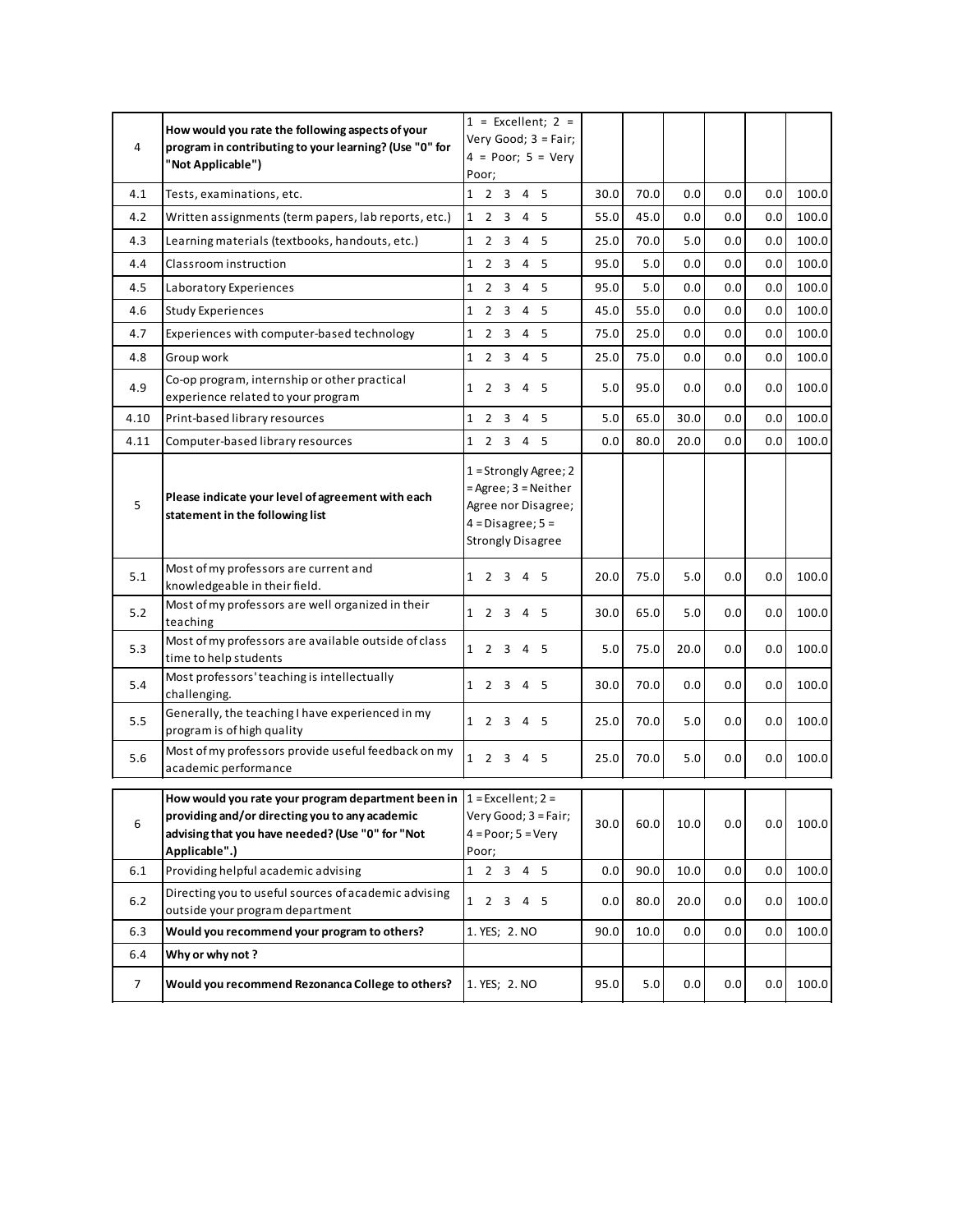#### MSc Pharmacy

|                | Metrics Questions                                                                             |                                                                                                                              | Relative Frequencies of answers |                |      |      |     |         |
|----------------|-----------------------------------------------------------------------------------------------|------------------------------------------------------------------------------------------------------------------------------|---------------------------------|----------------|------|------|-----|---------|
| $\mathbf{1}$   | Please indicate your level of agreement with each<br>statement in the following list.         | $1 =$ Strongly Agree; 2<br>$=$ Agree; $3 =$ Neither<br>Agree nor Disagree;<br>$4 = Disagree; 5 =$<br><b>Strongly Disagre</b> | $\mathbf{1}$                    | $\overline{2}$ | 3    | 4    |     | 5 Total |
| 1.1            | My program is academically challenging                                                        | 1 2 3 4 5                                                                                                                    | 21.1                            | 78.9           | 0.0  | 0.0  | 0.0 | 100.0   |
| 1.2            | My program provides good preparation for a career.                                            | 1 2 3 4 5                                                                                                                    | 68.4                            | 31.6           | 0.0  | 0.0  | 0.0 | 100.0   |
| 1.3            | The content of the courses in my program is well-<br>organized.                               | 1 2 3 4 5                                                                                                                    | 31.6                            | 68.4           | 0.0  | 0.0  | 0.0 | 100.0   |
| 1.4            | My program is of high quality                                                                 | 1 2 3 4 5                                                                                                                    | 21.1                            | 78.9           | 0.0  | 0.0  | 0.0 | 100.0   |
| $\overline{2}$ | How manageable has the academic workload in your<br>program been for you?                     | 1. Excessively high;<br>2. Manageable; 3.<br>Too Low                                                                         | 21.1                            | 78.9           | 0.0  | 0.0  | 0.0 | 100.0   |
| 3              | To what extent has your program helped you to<br>improve your ability in the following areas? | $1 = A$ Great Deal; $2 =$<br>Very Much; 3 =<br>Somewhat; 4 = Very<br>Little; $5 = Not at All$                                |                                 |                |      |      |     |         |
| 3.1            | Problem-Solving/Critical Thinking                                                             | 1 2 3 4 5                                                                                                                    | 57.9                            | 42.1           | 0.0  | 0.0  | 0.0 | 100.0   |
| 3.2            | Creativity                                                                                    | $\mathbf{1}$<br>2 3 4 5                                                                                                      | 0.0                             | 68.4           | 31.6 | 0.0  | 0.0 | 100.0   |
| 3.3            | Written Communication                                                                         | 2 3 4 5<br>$\mathbf{1}$                                                                                                      | 31.6                            | 68.4           | 0.0  | 0.0  | 0.0 | 100.0   |
| 3.4            | Oral Communication                                                                            | 2 <sub>3</sub><br>4 5<br>$\mathbf{1}$                                                                                        | 47.4                            | 52.6           | 0.0  | 0.0  | 0.0 | 100.0   |
| 3.5            | Research skills                                                                               | $\mathbf{1}$<br>2 3 4 5                                                                                                      | 5.3                             | 68.4           | 26.3 | 0.0  | 0.0 | 100.0   |
| 3.6            | Leadership skills                                                                             | $\mathbf{1}$<br>2 <sub>3</sub><br>4 5                                                                                        | 5.3                             | 57.9           | 36.8 | 0.0  | 0.0 | 100.0   |
| 3.7            | Computer Proficiency                                                                          | $\mathbf{1}$<br>2 3 4 5                                                                                                      | 10.5                            | 89.5           | 0.0  | 0.0  | 0.0 | 100.0   |
| 3.8            | Understanding professional/ethical responsibilities                                           | $\mathbf{1}$<br>2 3 4 5                                                                                                      | 68.4                            | 31.6           | 0.0  | 0.0  | 0.0 | 100.0   |
| 3.9            | Entrepreneurship                                                                              | $\mathbf{1}$<br>2 3 4 5                                                                                                      | 0.0                             | 63.2           | 26.3 | 10.5 | 0.0 | 100.0   |
| 3.1            | Understanding the international context of your<br>career field                               | $\overline{4}$<br>$\mathbf{1}$<br>2 3<br>- 5                                                                                 | 31.6                            | 68.4           | 0.0  | 0.0  | 0.0 | 100.0   |
| 3.11           | Understanding people from different cultures                                                  | $\mathbf{1}$<br>$2^{\circ}$<br>3<br>$\overline{4}$<br>-5                                                                     |                                 |                |      |      |     |         |
| 3.12           | Developing a broad knowledge of your career field                                             | 1 2 3 4 5                                                                                                                    | 68.4                            | 31.6           | 0.0  | 0.0  | 0.0 | 100.0   |
| 3.13           | Mastering specific employment related<br>skills/knowledge                                     | $\mathbf{1}$<br>2<br>- 3<br>45                                                                                               | 68.4                            | 31.6           | 0.0  | 0.0  | 0.0 | 100.0   |
| 3.14           | Working in teams                                                                              | $\mathbf{1}$<br>2 3 4 5                                                                                                      | 31.6                            | 68.4           | 0.0  | 0.0  | 0.0 | 100.0   |
| 3.15           | Responding to technological innovations                                                       | 1 2 3 4 5                                                                                                                    | 68.4                            | 31.6           | 0.0  | 0.0  | 0.0 | 100.0   |